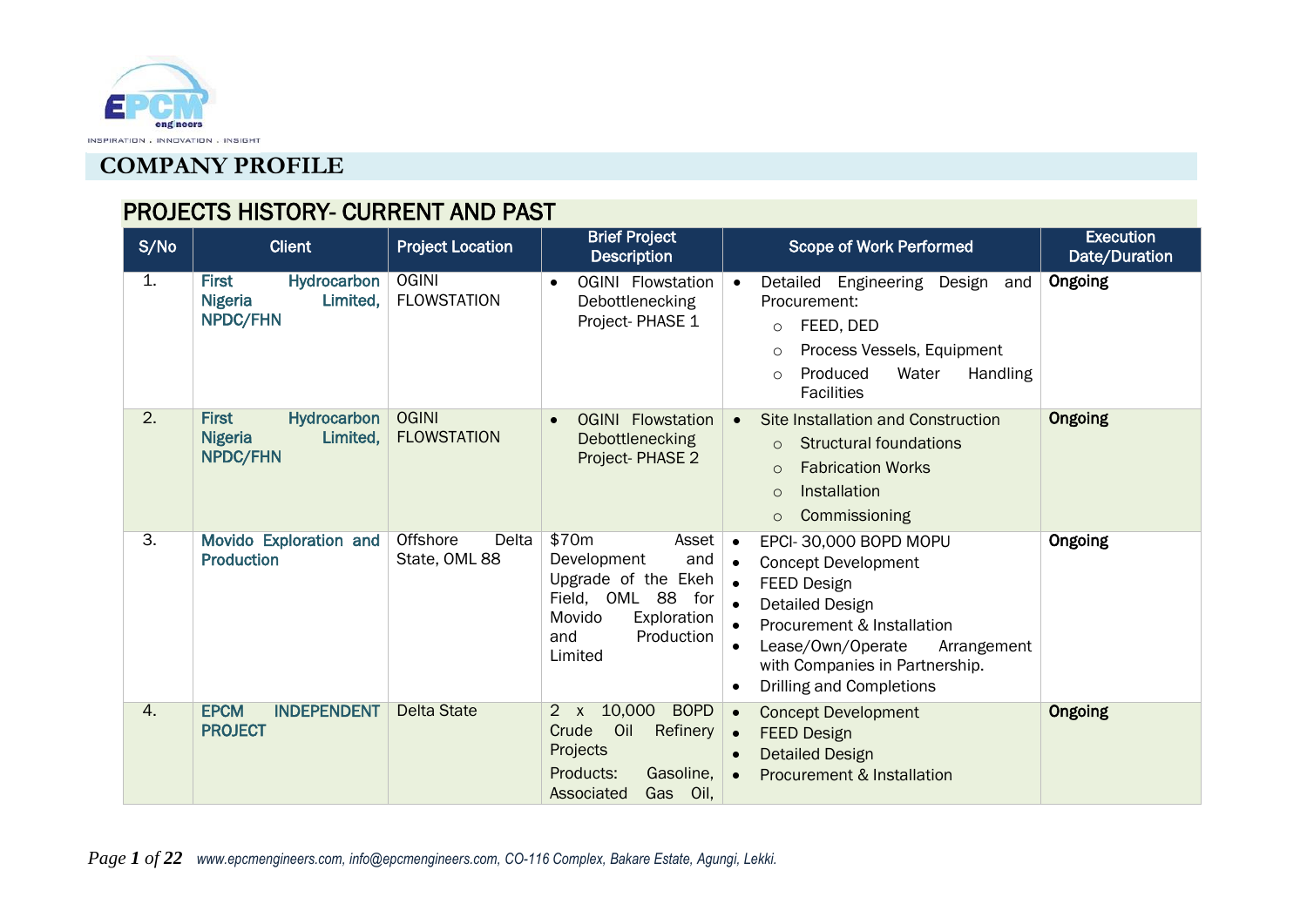

| S/No | <b>Client</b> | <b>Project Location</b>       | <b>Brief Project</b><br><b>Description</b>                                                                    | <b>Scope of Work Performed</b>                                                                                                                                                                                                                                                                                                                                                                                                                                                                                                                                                                                                                                                                                                                                                                                                  | <b>Execution</b><br>Date/Duration |
|------|---------------|-------------------------------|---------------------------------------------------------------------------------------------------------------|---------------------------------------------------------------------------------------------------------------------------------------------------------------------------------------------------------------------------------------------------------------------------------------------------------------------------------------------------------------------------------------------------------------------------------------------------------------------------------------------------------------------------------------------------------------------------------------------------------------------------------------------------------------------------------------------------------------------------------------------------------------------------------------------------------------------------------|-----------------------------------|
|      |               |                               | Aviation Fuel, Naphtha<br>and Lubricating Oil.                                                                | Lease/Own/Operate<br>Arrangement<br>Cluster<br>with<br>Companies<br><i>in</i><br>Partnership.                                                                                                                                                                                                                                                                                                                                                                                                                                                                                                                                                                                                                                                                                                                                   |                                   |
| 5.   | First E & P   | Offshore OML 83<br>and OML 85 | Selection<br>Concept<br>OML<br><b>Studies</b><br>for<br>83&85 Gas Processing<br><b>Facility and Pipelines</b> | Flow assurance and sizing of<br>upstream raw gas supply pipelines<br>Estimation of required chemicals<br>to<br>mitigate<br>flow<br>quantities<br>challenges<br>and<br>assurance<br>corrosion, especially to allow use of<br>carbon steel for the pipelines<br>Sizing of slug catcher at the plant<br>inlet and feasibility of installing one<br>slug catcher for the full plant<br>capacity (1,050 MMscf/d)<br>Estimate of slug catcher weight -<br>dry and wet<br>Prepare and recommend adequate<br>inlet manifold arrangement that<br>allows testing of wet gas inlet<br>streams from different suppliers<br>Propose options of custody transfer<br>requirements<br>to<br>cover<br>2<br>possibilities - supplier's fence and<br>central gas plant fence<br>Recommendation and selection of<br>preferred options as applicable | February 2018                     |
| 6.   | First E & P   | Swamp/Onshore                 | <b>ISENI</b><br>Gas Concept<br><b>Development Study</b>                                                       | Gas<br>$\bullet$<br>Technology<br><b>Options</b><br>Comparison/Analysis<br>(TWISTER,<br>TURBO EXPANDER, MRU, JT, ETC)<br><b>Preliminary Concept Development</b>                                                                                                                                                                                                                                                                                                                                                                                                                                                                                                                                                                                                                                                                 | 2017                              |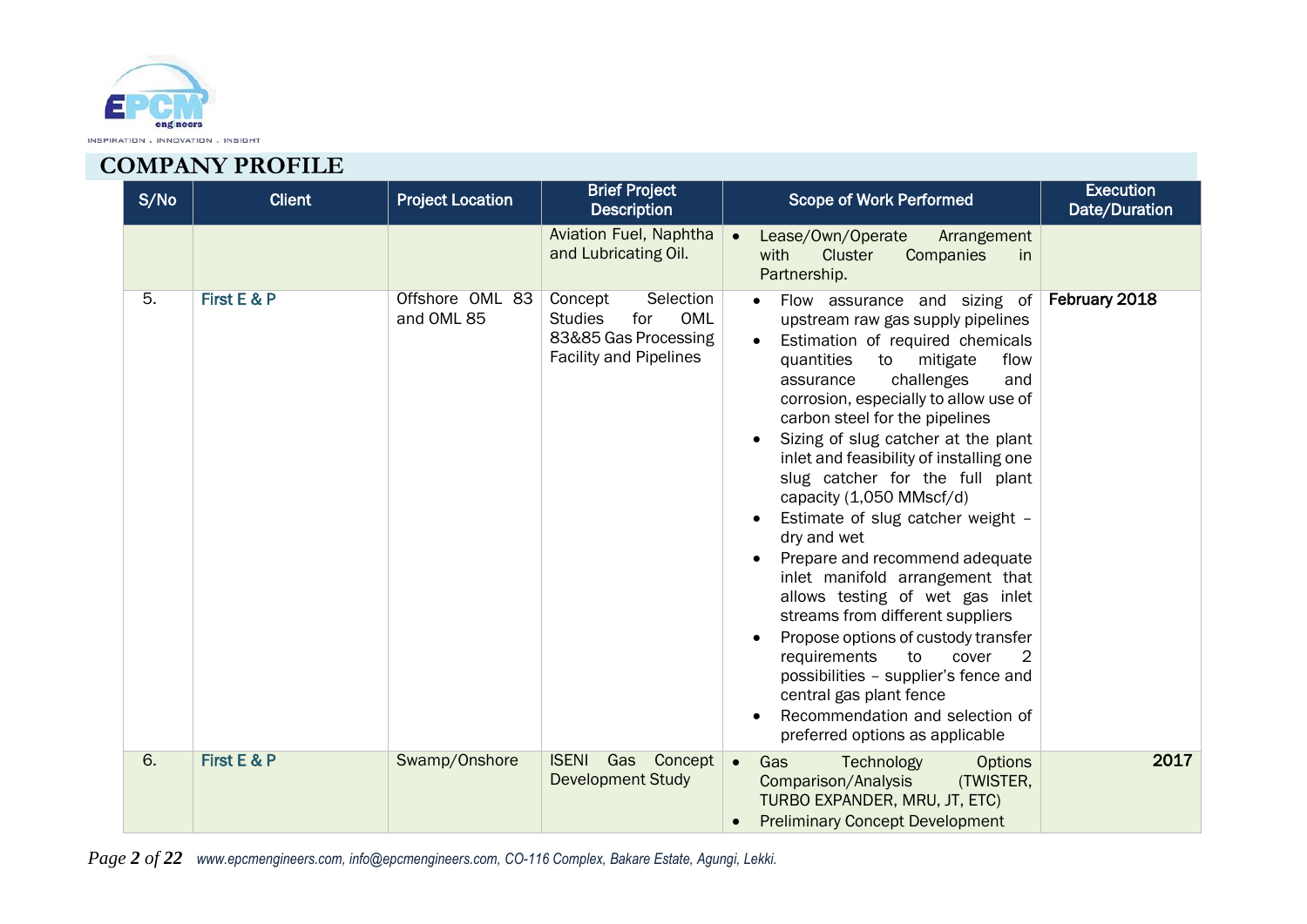

| S/No | <b>Client</b>              | <b>Project Location</b>       | <b>Brief Project</b><br><b>Description</b>                                                                                                                                                                                                   | <b>Scope of Work Performed</b>                                                                                                                                                                                                                                                                                                                     | <b>Execution</b><br>Date/Duration |
|------|----------------------------|-------------------------------|----------------------------------------------------------------------------------------------------------------------------------------------------------------------------------------------------------------------------------------------|----------------------------------------------------------------------------------------------------------------------------------------------------------------------------------------------------------------------------------------------------------------------------------------------------------------------------------------------------|-----------------------------------|
|      |                            |                               |                                                                                                                                                                                                                                              | <b>Preliminary FEED</b><br>$\bullet$<br><b>Options Risk Assessment</b><br>$\bullet$<br><b>Concept Selection Report</b><br>$\bullet$                                                                                                                                                                                                                |                                   |
| 7.   | Energia/Oando JV OML<br>56 | Kwale, Delta State<br>Nigeria | <b>OSBL</b><br>(Outside<br>Refinery Battery Limit)<br>FEED and<br>DED for<br>10,000<br>Energia's<br><b>BOPD Refinery Project</b>                                                                                                             | <b>FEED</b><br>$\bullet$<br><b>DED</b><br><b>IFC Documentation Development</b><br>$\bullet$<br><b>Project Management Services</b><br>$\bullet$                                                                                                                                                                                                     | Completed                         |
| 8.   | Energia/Oando JV OML<br>56 | Kwale, Delta State<br>Nigeria | Modular<br>17,500<br>Unit<br>Production<br>with<br>complete<br>Pressure<br>Vessels,<br>Water<br>treatment,<br>metering<br>pumps,<br>plus<br>systems,<br>safety<br>integrated<br>systems to recover<br>production and cater<br>for new wells. | <b>Studies</b><br><b>Process</b><br>Current<br>$\bullet$<br>on<br>production profile<br><b>Static</b><br>and<br>Dynamic<br><b>Process</b><br><b>Simulation studies</b><br>Development of Modular Engineering<br>Design<br>for<br>Easy-to-install<br>and<br>integrate modules.<br>Conduct<br>HAZOP/HAZID/Risk<br>$\bullet$<br>Assessments on design | Completed                         |
| 9.   | <b>OANDO Plc</b>           | Oshodi,<br>Lagos,<br>Nigeria  | Detailed<br>Engineering $\bullet$<br>Construction<br>and<br><b>PM</b><br>Design,<br>and<br>of<br>Commissioning<br><b>OANDO</b><br>Plc's<br>10<br>MMSCFD CNG Mother<br>station Facilities                                                     | <b>Concept Design Development</b><br><b>Detailed Design</b><br>Procurement<br>$\bullet$<br>Specifications/Datasheets<br><b>Construction Project Management</b><br>$\bullet$<br><b>HAZOP Study</b><br><b>Constructability Reviews</b><br><b>Risk Analysis</b>                                                                                       | Completed                         |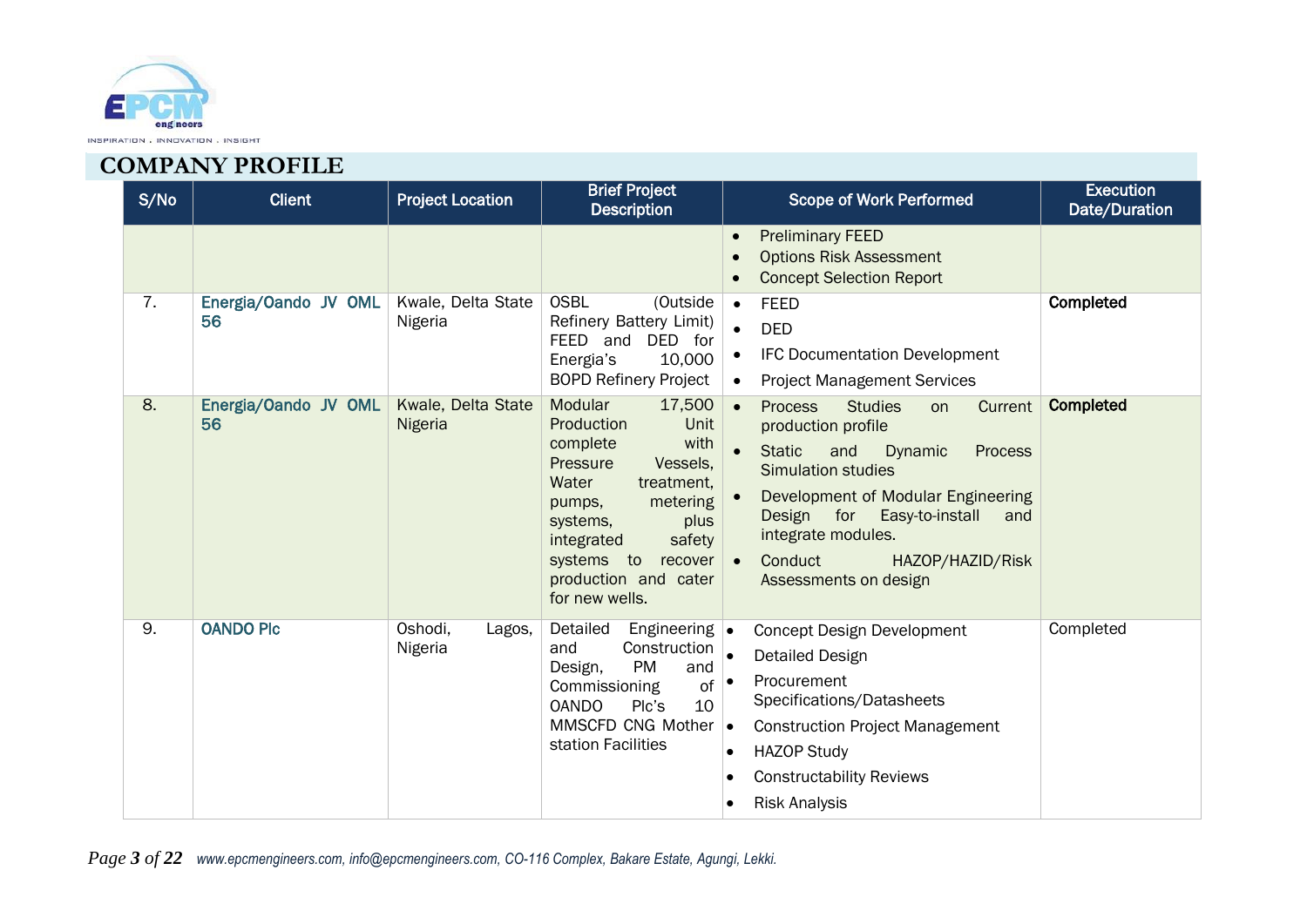

| S/No | <b>Client</b>              | <b>Project Location</b>              | <b>Brief Project</b><br><b>Description</b>                                                                                                                                                                                                         | <b>Scope of Work Performed</b>                                                                                                                                                                                                            | <b>Execution</b><br>Date/Duration |
|------|----------------------------|--------------------------------------|----------------------------------------------------------------------------------------------------------------------------------------------------------------------------------------------------------------------------------------------------|-------------------------------------------------------------------------------------------------------------------------------------------------------------------------------------------------------------------------------------------|-----------------------------------|
|      |                            |                                      |                                                                                                                                                                                                                                                    | Control<br>Development of<br>Facility<br><b>Philosophy Manuals</b><br><b>Execution Project Management</b>                                                                                                                                 |                                   |
| 10.  | Oando PLC, Nigeria         | Port-Harcourt                        | <b>OER 10KM x 12" AGI-</b><br><b>BUA Gas Distribution</b><br><b>Pipeline FEED Project</b>                                                                                                                                                          | Route Selection<br>Risk/Opportunity<br>$\bullet$<br>Analysis<br>Detailed Process, Mechanical, E & I<br>$\bullet$<br><b>Design and Specifications</b><br><b>Procurement Datasheets</b><br>$\bullet$<br>IFC documents/drawings<br>$\bullet$ | Completed                         |
| 11.  | <b>Independent Project</b> | <b>Kwale/Niger Delta</b>             | Development of an<br>100<br><b>MMSCFD</b><br>Condensate<br>Recover/Gas<br>Processing Plant to<br>Optimize<br>on<br>oil/condensate<br>recovery and generate<br>revenue through LPG<br>production<br>and<br>Gas<br>for<br>Natural<br>Pipeline sales. | Concept definition<br>$\bullet$<br><b>Engineering Design</b><br>Equipment sizing and selection<br>$\bullet$<br>Procurement<br>$\bullet$<br>Package selection and Integration                                                              | Completed                         |
| 12.  | Energia/Oando JV OML<br>56 | Kwale, Delta State<br><b>Nigeria</b> | <b>Conceptual/Feasibility</b><br>Studies on Alternate<br><b>Direct Crude Oil Export</b><br>30,000-<br><b>Facilities:</b><br>50,000 BOPD Export<br>Capacity                                                                                         | Identification of Alternative Export<br><b>Options</b><br><b>Concepts Development</b><br><b>Network Outlay</b><br><b>Options Risk Assessment</b>                                                                                          | <b>Completed</b>                  |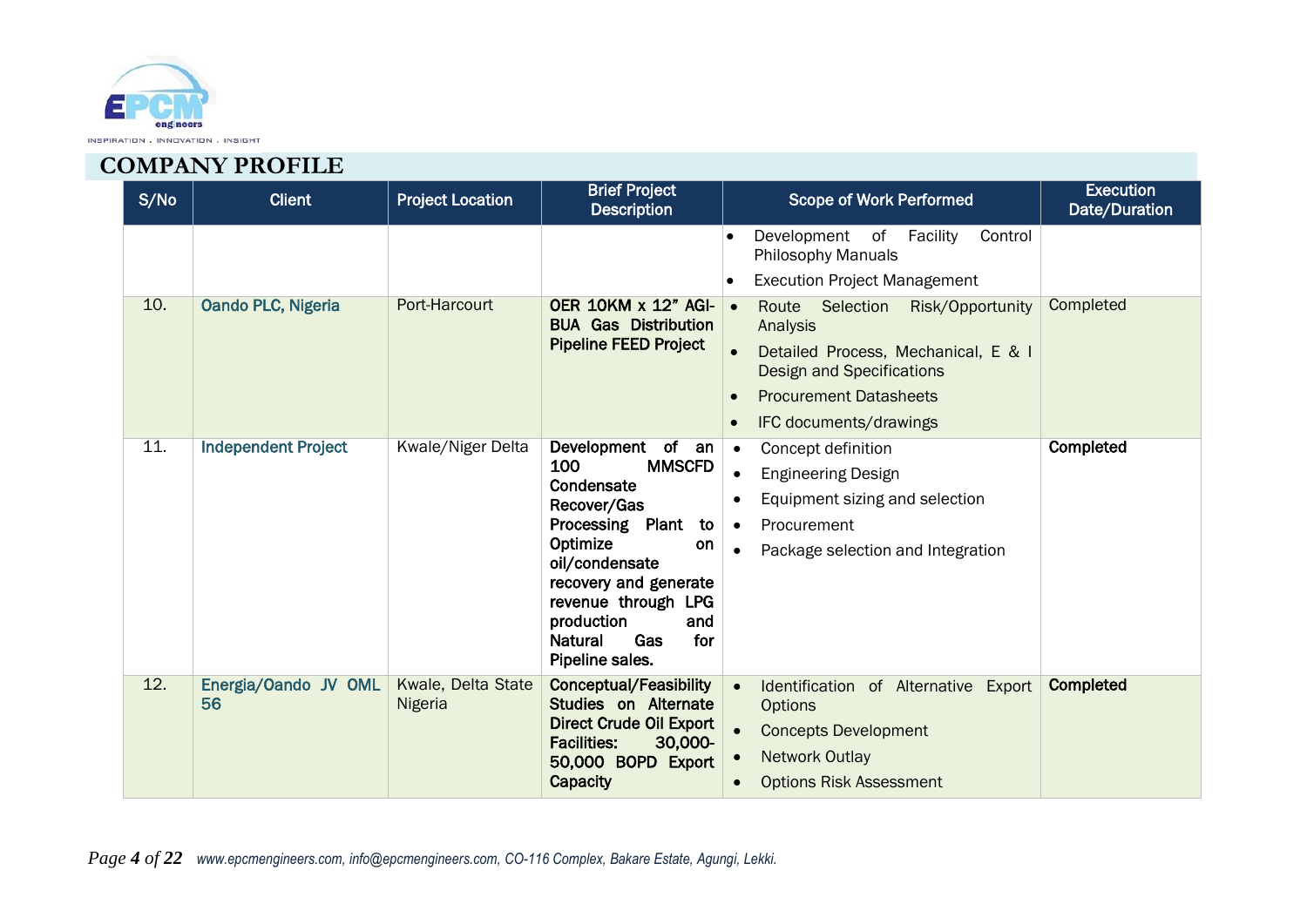

| S/No | <b>Client</b>                              | <b>Project Location</b>             | <b>Brief Project</b><br><b>Description</b>                                                                                                 | Scope of Work Performed                                                                                                                                                                                                                                                                                                             | <b>Execution</b><br>Date/Duration |
|------|--------------------------------------------|-------------------------------------|--------------------------------------------------------------------------------------------------------------------------------------------|-------------------------------------------------------------------------------------------------------------------------------------------------------------------------------------------------------------------------------------------------------------------------------------------------------------------------------------|-----------------------------------|
|      |                                            |                                     |                                                                                                                                            | $\&$<br>Preliminary<br>Route<br>Surveys<br>$\bullet$<br>Assessment<br>FEED for<br>Pipelines,<br><b>Jetty</b><br>and<br><b>Associated Facilities</b><br><b>Project Execution Cost estimates</b><br><b>Bill of Materials</b>                                                                                                          |                                   |
| 13.  | Midwestern Oil & Gas<br><b>Company Plc</b> | Umusadege, Delta<br>State, Nigeria. | Project Management:<br>Construction of Umu-<br>East<br>to<br>Central<br><b>Processing</b><br><b>Facility</b><br><b>Flowlines/Pipelines</b> | Project Manager<br>$\bullet$<br><b>Project Engineers</b><br><b>Welding Inspection Services</b><br>QA/QC- Quality Assurance and Quality<br>Control<br><b>HSE Inspectors</b><br>$\bullet$<br>Pre-Commissioning<br>and<br>$\bullet$<br>Commissioning<br>As-Built documentat                                                            | Completed                         |
| 14.  | Midwestern Oil & Gas<br><b>Company Plc</b> | Umusadege, Delta<br>State, Nigeria. | <b>UMU-EAST</b><br><b>Flowline</b><br>and Pipeline FEED and<br><b>DETAILED DESIGN</b>                                                      | <b>Concept Development</b><br><b>Options Outlay</b><br><b>Options Risk Assessment</b><br>FEED Process, Mechanical, Electrical,<br>Instrumentation,<br>Structural/Civil<br><b>Deliverables</b><br>Detailed Engineering Design: Process,<br>Mechanical,<br>Electrical,<br>Structural/Civil<br>Instrumentation,<br><b>Deliverables</b> | Completed                         |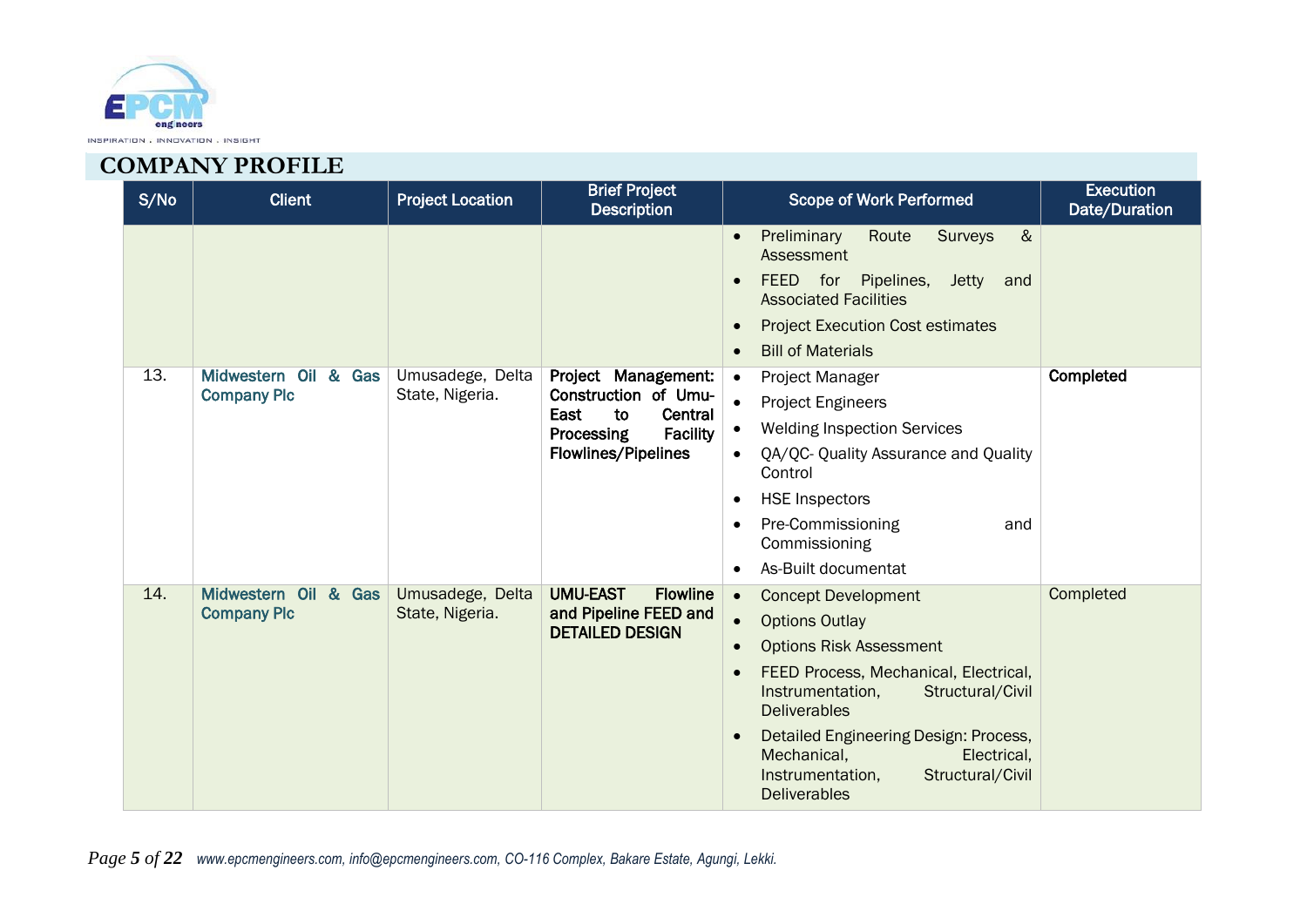

| S/No | <b>Client</b>                              | <b>Project Location</b>             | <b>Brief Project</b><br><b>Description</b>                                            | <b>Scope of Work Performed</b>                                                               | <b>Execution</b><br>Date/Duration |
|------|--------------------------------------------|-------------------------------------|---------------------------------------------------------------------------------------|----------------------------------------------------------------------------------------------|-----------------------------------|
|      |                                            |                                     |                                                                                       | Detailed Bill of Materials and Cost<br><b>Estimates</b>                                      |                                   |
| 15.  | Midwestern Oil & Gas<br><b>Company Plc</b> | Umusadege, Delta<br>State, Nigeria. | 40,000<br><b>BBLs</b> •<br>$2 \times$<br><b>FEED</b><br>Tank<br><b>Storage</b>        | Concept Development and Selection<br><b>Studies</b>                                          | Completed                         |
|      |                                            |                                     | <b>Detailed</b><br>and<br><b>Engineering Design</b>                                   | Civil/Structural<br>$\bullet$<br>Design<br>and<br>Specifications                             |                                   |
|      |                                            |                                     | <b>Mechanical Design and Specifications</b><br>$\bullet$<br>in line with API RP 650   |                                                                                              |                                   |
|      |                                            |                                     |                                                                                       | Process Design and Specifications<br>$\bullet$                                               |                                   |
|      |                                            |                                     |                                                                                       | E & I Design and Specifications<br>$\bullet$                                                 |                                   |
|      |                                            |                                     |                                                                                       | <b>Cathodic Protection System</b><br>$\bullet$                                               |                                   |
|      |                                            |                                     |                                                                                       | <b>Export Pumps Sizing and Selection</b><br>$\bullet$                                        |                                   |
|      |                                            |                                     |                                                                                       | <b>Equipment Sizing and Selection</b><br>$\bullet$                                           |                                   |
|      |                                            |                                     |                                                                                       | Process Piping Design<br>$\bullet$                                                           |                                   |
|      |                                            |                                     |                                                                                       | <b>Materials Selection</b><br>$\bullet$                                                      |                                   |
|      |                                            |                                     |                                                                                       | Mechanical,<br>Process,<br>Electrical,<br>$\bullet$<br>Safety, Civil/Structural Deliverables |                                   |
|      |                                            |                                     |                                                                                       | Site Integration Works<br>$\bullet$                                                          |                                   |
| 16.  | Midwestern Oil & Gas                       | Umusadege, Delta                    | <b>CPF</b><br>Debottlenecking                                                         | Development of Problem Statement                                                             | <b>Ongoing</b>                    |
|      | <b>Company Plc.</b>                        | State, Nigeria.                     | Increase<br>Project:<br>production<br>capacity<br>from 20,000 BOPD to<br>40,000 BOPD. | <b>CPF</b><br><b>Modelling</b><br>Problem<br>and<br>Resolution                               |                                   |
|      |                                            |                                     |                                                                                       | Hydraulic<br><b>Flow</b><br>Assurance<br>and<br>Calculations                                 |                                   |
|      |                                            |                                     |                                                                                       | <b>Mechanical Design</b><br>$\bullet$                                                        |                                   |

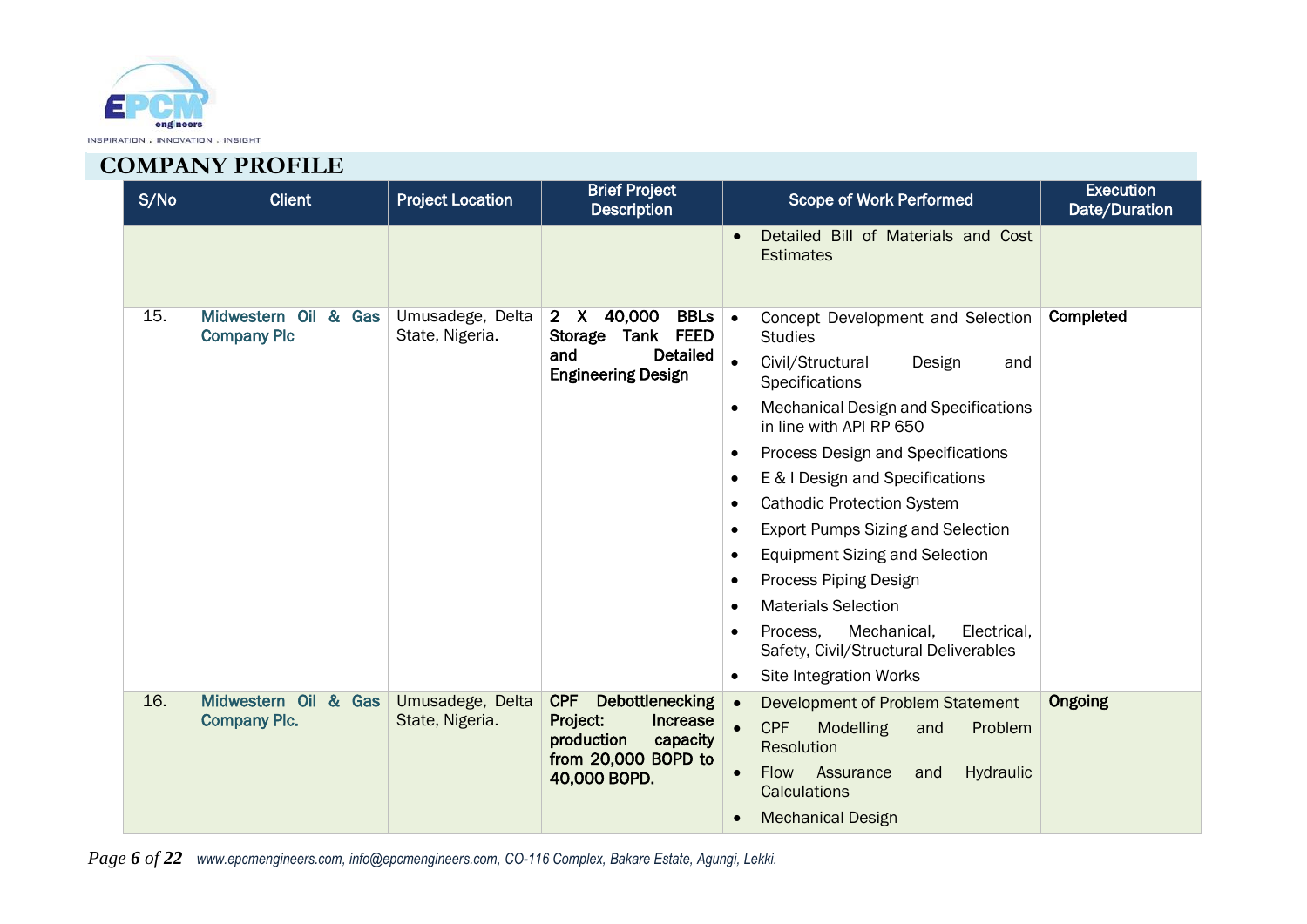

| S/No | <b>Client</b>                                                           | <b>Project Location</b>             | <b>Brief Project</b><br><b>Description</b>                                                                                                                      | <b>Scope of Work Performed</b>                                                                                                                                                                                                                                                                                        | <b>Execution</b><br>Date/Duration |
|------|-------------------------------------------------------------------------|-------------------------------------|-----------------------------------------------------------------------------------------------------------------------------------------------------------------|-----------------------------------------------------------------------------------------------------------------------------------------------------------------------------------------------------------------------------------------------------------------------------------------------------------------------|-----------------------------------|
|      |                                                                         |                                     |                                                                                                                                                                 | <b>Piping Stress Analysis</b><br>$\bullet$<br><b>3D Concept Design</b><br><b>Isometrics and Layout Drawings</b><br><b>Civil and Foundation Drawing</b><br><b>Project Costing</b><br><b>Project Management</b><br><b>Value Engineering</b>                                                                             |                                   |
| 17.  | Midwestern Oil & Gas<br><b>Company Plc</b>                              | Umusadege, Delta<br>State, Nigeria. | Manifold<br>Eriemu<br>&<br><b>Pipeline Design</b>                                                                                                               | Hydraulic<br><b>Flow</b><br>Assurance<br>and<br>$\bullet$<br>Calculations<br><b>Mechanical Design</b><br>$\bullet$<br><b>Piping Stress Analysis</b><br>3D Concept Design<br><b>Isometrics and Layout Drawings</b><br>Civil and Foundation Drawing<br><b>Project Costing</b><br><b>Project Management</b><br>$\bullet$ | Completed                         |
| 18.  | <b>Pillar</b><br>Oil<br>Limited,<br>Umusadege, Delta State,<br>Nigeria. | <b>Delta</b><br>State,<br>Nigeria.  | Debottlenecking and<br>Design/LP<br>Separator<br>EPC and<br>Installation<br>Project :<br>Increase<br>production<br>capacity<br>from 2,000 BOPD to<br>7,500 BOPD | <b>Solution Conception</b><br>$\bullet$<br><b>3D Concept Design</b><br><b>3D Plant Layout Drawings</b><br><b>3D Installation Drawings</b><br>$\bullet$<br>Procurement of LP Separator<br>New LP Separator Instrumentation<br>Fabrication<br>of<br>Hook-up<br>and                                                      | Completed                         |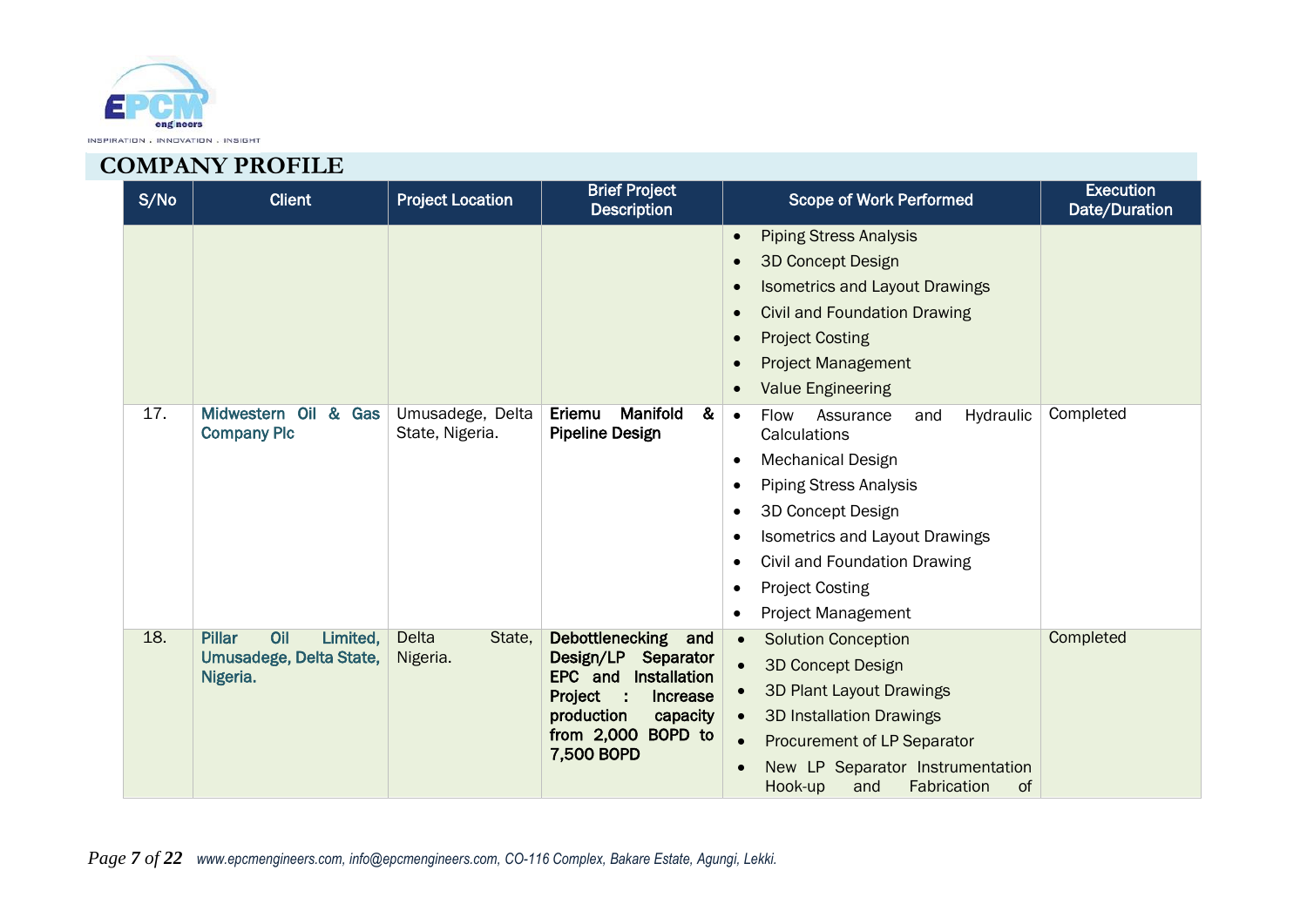

| S/No | <b>Client</b>                       | <b>Project Location</b> | <b>Brief Project</b><br><b>Description</b>                                        | Scope of Work Performed                                                                                                                                                                                                                                                                                                                                                                                                                                                                                                                                                  | <b>Execution</b><br>Date/Duration |
|------|-------------------------------------|-------------------------|-----------------------------------------------------------------------------------|--------------------------------------------------------------------------------------------------------------------------------------------------------------------------------------------------------------------------------------------------------------------------------------------------------------------------------------------------------------------------------------------------------------------------------------------------------------------------------------------------------------------------------------------------------------------------|-----------------------------------|
|      |                                     |                         |                                                                                   | Associated<br>Tie-ins<br>to<br><b>Existing</b><br>Oil/Water/Gas Outlets<br>Fabrication/Construction<br>and<br>Delivery of Piping Modifications -<br>Existing HP Separator PCV Bypass<br>Piping, Oil/Water Line Tie-in, Flash<br>Separator Piping Modifications, EPF<br>Flash Separator PCV Tie-in,<br><b>Material Procurement</b><br>Vessel/Material Delivery to Site<br>Integration<br>Site<br>Hook-up<br>and<br><b>Activities</b>                                                                                                                                      |                                   |
| 19.  | Energia/Oando JV OML<br>56 in Kwale | Delta State Nigeria     | 2 x 30,000<br><b>BBLS</b><br><b>Crude Oil Storage Tank</b><br><b>FEED Project</b> | Concept Development and Selection<br>∣•<br><b>Studies</b><br>Civil/Structural<br>Design<br>and<br>$\bullet$<br>Specifications<br><b>Mechanical Design and Specifications</b><br>$\bullet$<br>in line with API RP 650<br>Process Design and Specifications<br>$\bullet$<br>E & I Design and Specifications<br>$\bullet$<br><b>Cathodic Protection System</b><br>$\bullet$<br><b>Export Pumps Sizing and Selection</b><br>$\bullet$<br><b>Equipment Sizing and Selection</b><br>$\bullet$<br>Process Piping Design<br>$\bullet$<br><b>Materials Selection</b><br>$\bullet$ | Completed                         |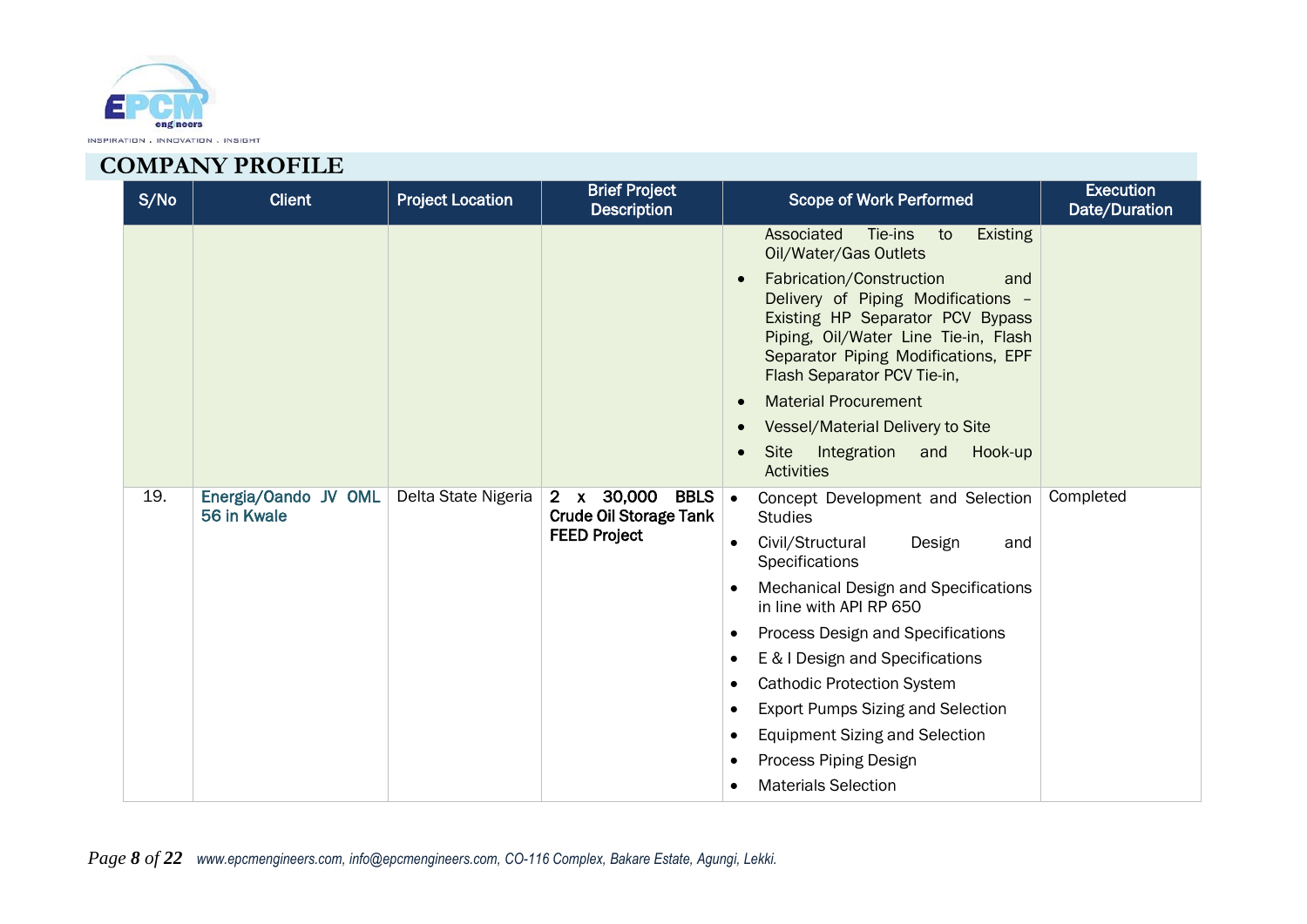

| S/No | <b>Client</b>                              | <b>Project Location</b>     | <b>Brief Project</b><br><b>Description</b>                                        | <b>Scope of Work Performed</b>                                                                                                                                                                                                                                                                                                                                                                                                                                                                              | <b>Execution</b><br>Date/Duration |
|------|--------------------------------------------|-----------------------------|-----------------------------------------------------------------------------------|-------------------------------------------------------------------------------------------------------------------------------------------------------------------------------------------------------------------------------------------------------------------------------------------------------------------------------------------------------------------------------------------------------------------------------------------------------------------------------------------------------------|-----------------------------------|
|      |                                            |                             |                                                                                   | Mechanical,<br>Electrical.<br>Process.<br>$\bullet$<br>Safety, Civil/Structural Deliverables<br><b>Site Integration Works</b><br>$\bullet$                                                                                                                                                                                                                                                                                                                                                                  |                                   |
| 20.  | Energia/Oando JV OML<br>56 in Kwale        | Delta State Nigeria         | 5,000 BOPD Topping .<br>Plant/Refinery Project<br>- Concept, FEED, ITT<br>for EPC | Concept development and Selection<br>$\bullet$<br><b>FEED Development</b><br><b>3D Drawings</b><br>$\bullet$<br>Mechanical design and specifications<br>$\bullet$<br>Process design and specifications<br>$\bullet$<br>E & I design and Specifications<br>$\bullet$<br>Equipment sizing and selection<br>$\bullet$<br><b>Process Piping Design</b><br>$\bullet$<br><b>Materials Selection</b><br>$\bullet$<br>Mechanical,<br>Process.<br>Electrical,<br>$\bullet$<br>Safety, Civil/Structural Deliverables. | <b>Ongoing</b>                    |
| 21.  | Midwestern Oil & Gas<br><b>Company Plc</b> | Delta<br>State,<br>Nigeria. | Crude<br><b>Gathering</b><br>Project                                              | Concept development and Selection<br>$\bullet$<br><b>FEED Development</b><br>$\bullet$<br><b>3D Drawings</b><br>$\bullet$<br>Mechanical design and specifications<br>$\bullet$<br>Process design and specifications<br>$\bullet$<br>E & I design and Specifications<br>$\bullet$<br>Equipment sizing and selection<br>$\bullet$<br>Process Piping Design<br>$\bullet$<br><b>Materials Selection</b><br>$\bullet$                                                                                            | Completed                         |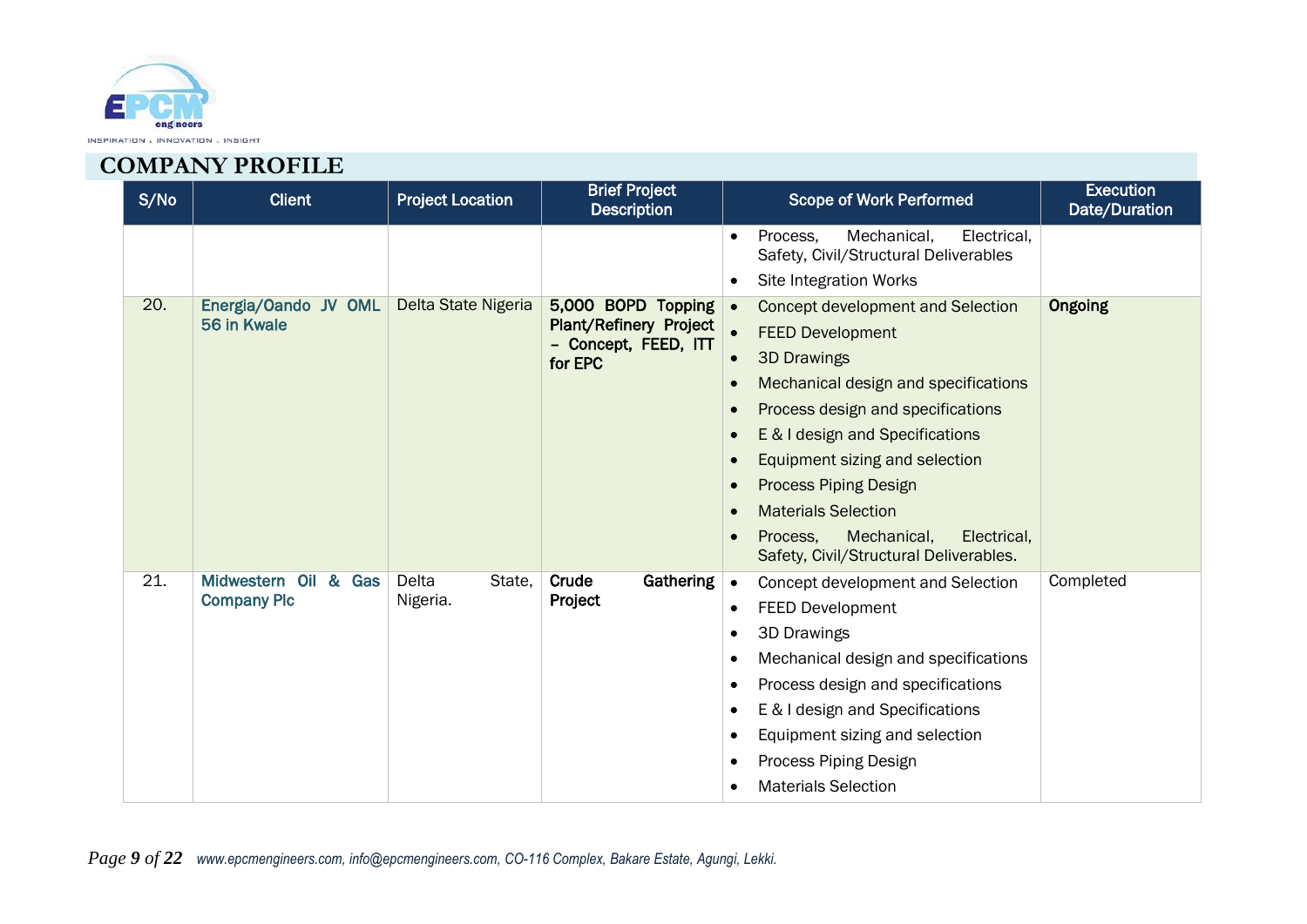

| S/No | <b>Client</b>                                    | <b>Project Location</b>                                                                                                                                                                          | <b>Brief Project</b><br><b>Description</b>                                                                                                                                          | <b>Scope of Work Performed</b>                                                                                                                                                                                                                                                                                                                                                               | <b>Execution</b><br>Date/Duration |
|------|--------------------------------------------------|--------------------------------------------------------------------------------------------------------------------------------------------------------------------------------------------------|-------------------------------------------------------------------------------------------------------------------------------------------------------------------------------------|----------------------------------------------------------------------------------------------------------------------------------------------------------------------------------------------------------------------------------------------------------------------------------------------------------------------------------------------------------------------------------------------|-----------------------------------|
|      |                                                  |                                                                                                                                                                                                  |                                                                                                                                                                                     | Mechanical,<br>Electrical,<br>Process.<br>$\bullet$<br>Safety, Civil/Structural Deliverables.<br><b>Site Integration Works</b><br>$\bullet$                                                                                                                                                                                                                                                  |                                   |
| 22.  | Polar Habour<br><b>Nigeria</b><br><b>Limited</b> | Lekki-Epe<br>$\bullet$<br>Expressway,<br>Lagos.<br>Lakowe Phase<br>$\epsilon$<br>II, Lekki-Epe<br>Expressway<br>#4,<br>Tabuko<br>Close,<br>Gere<br><b>Bakare</b><br>Estate,<br>Agungi,<br>Lekki. | <b>Building Construction</b><br>Projects.<br>Plot D486, Royal<br><b>Garden Estate.</b><br>Olokonla, Housing<br><b>Victory Estate, Golf</b><br>Road.<br>CO-116 Complex.<br>$\bullet$ | 5-Bedroom Duplex + 2-Bedroom BQ -<br>$\bullet$<br>External and Internal Tiles Finishing,<br>Indoor Swimming Pool,<br>8 Units of 3-Bedroom Duplexes + 1-<br>Bedroom BO<br>5 Units of 4-Bedroom Twin Semi-<br><b>Detached Duplexes</b><br>Office<br>Complex - Conference<br>Facilities, Training Facilities, External<br>Tiles Finishing,                                                      | Completed                         |
| 23.  | Energia/Oando JV OML<br>56                       | Delta State Nigeria                                                                                                                                                                              | <b>BOPD</b><br>30,000<br><b>Facilities</b><br>Upgrade<br>Studies,<br>Concept<br><b>Selection &amp; Design</b>                                                                       | Develop Basic Concept OPTIONS and<br>$\bullet$<br>perform Concept Selection Analysis<br>Perform Simulation Studies(PIPESIM<br>$\bullet$<br>Modelling, HYSYS Process Modelling,<br>Flowline/Pipeline Analysis, Process<br>Train Capacity Checks, sizing &<br>Evaluation)<br>Concept Selection Matrix/Concept<br>Selection Workshop<br>Base Cost Estimates (Parametric,<br>Grounds Up, others) | Completed                         |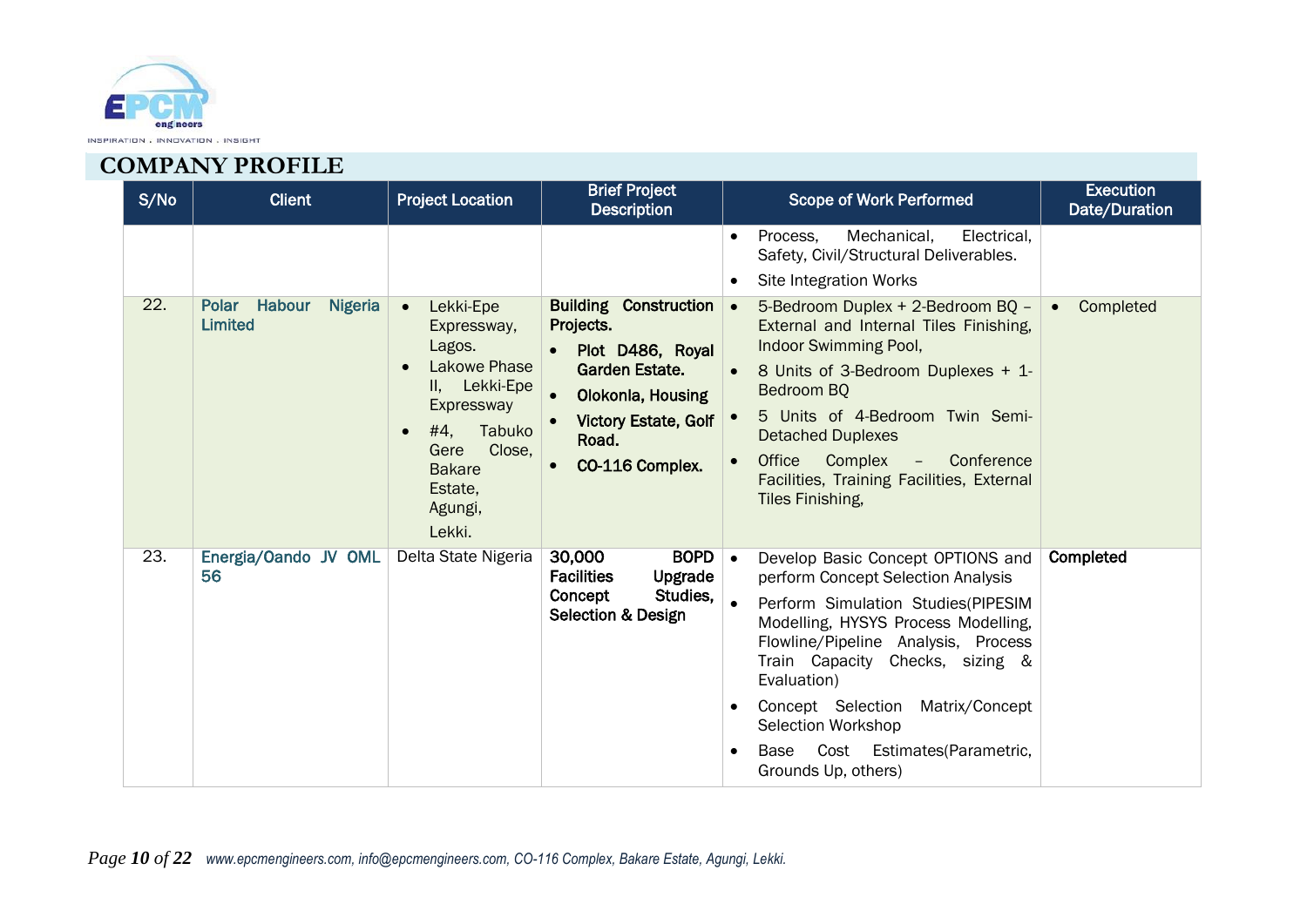

| S/No | <b>Client</b>              | <b>Project Location</b>                         | <b>Brief Project</b><br><b>Description</b>     | <b>Scope of Work Performed</b>                                                                                         | <b>Execution</b><br>Date/Duration |
|------|----------------------------|-------------------------------------------------|------------------------------------------------|------------------------------------------------------------------------------------------------------------------------|-----------------------------------|
|      |                            |                                                 |                                                | Debottlenecking of existing Facilities<br>$\bullet$<br>from 10,000 BOPD capacity to 15,000<br><b>BOPD Capacity</b>     |                                   |
|      |                            |                                                 |                                                | Expansion facilities to upgrade to<br>$\bullet$<br>combined capacity of 30,000 BOPD                                    |                                   |
|      |                            |                                                 |                                                | FEED on Adopted Concept<br>$\bullet$                                                                                   |                                   |
|      |                            |                                                 |                                                | Detailed<br>Design<br>Modular<br>on<br>$\bullet$<br><b>Expansion Modules</b>                                           |                                   |
|      |                            |                                                 |                                                | Basis Of Design, PFDs, P&IDs, Gas,<br>$\bullet$<br>Isometrics, Electrical Line Diagrams,<br><b>Structural Drawings</b> |                                   |
|      |                            |                                                 |                                                | <b>Procurement Datasheets</b><br>$\bullet$                                                                             |                                   |
|      |                            |                                                 |                                                | <b>Bill of Materials</b><br>$\bullet$                                                                                  |                                   |
|      |                            |                                                 |                                                | Process<br>Training<br>for<br>company<br>$\bullet$<br>Engineers                                                        |                                   |
| 24.  | Energia/Oando<br><b>JV</b> | Ebendo                                          | Debottlenecking<br>and $\bullet$               | Design of Flare and Vent Tips                                                                                          | Completed                         |
|      | <b>Facilities</b>          | <b>Flowstation</b><br>in<br>Delta State Nigeria | Design, Procurement<br>and Installation of New | <b>Flare Thermal Radiation Analysis</b>                                                                                |                                   |
|      |                            |                                                 | HP<br>LP.<br>and<br><b>Flare</b>               | Radiation Isopleth plots<br>$\bullet$                                                                                  |                                   |
|      |                            |                                                 | <b>Systems</b>                                 | Installation drawings- GAs, Isometrics<br>$\bullet$                                                                    |                                   |
|      |                            |                                                 |                                                | Procurement of Flare LP Knock Out<br>$\bullet$<br>Drum                                                                 |                                   |
|      |                            |                                                 |                                                | Procurement of LP and HP Flare<br>$\bullet$                                                                            |                                   |
|      |                            |                                                 |                                                | Successfully commissioned.<br>$\bullet$                                                                                |                                   |
|      |                            |                                                 |                                                | Project enabled the company to tie-in<br>4 new additional wells which had been                                         |                                   |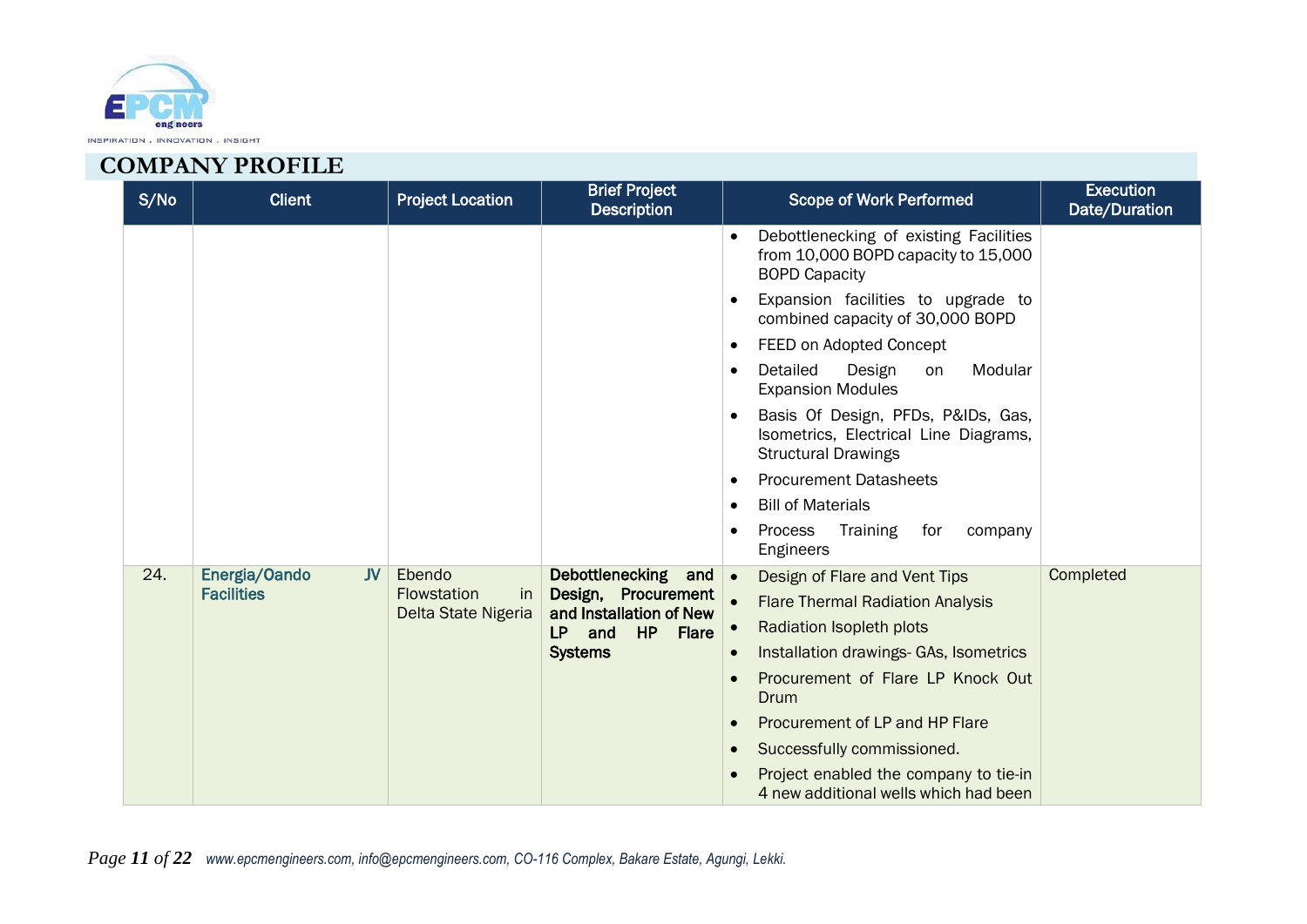

| S/No              | <b>Client</b>                                                                                                      | <b>Project Location</b>                      | <b>Brief Project</b><br><b>Description</b>                 | <b>Scope of Work Performed</b>                                                                                      | <b>Execution</b><br>Date/Duration |
|-------------------|--------------------------------------------------------------------------------------------------------------------|----------------------------------------------|------------------------------------------------------------|---------------------------------------------------------------------------------------------------------------------|-----------------------------------|
|                   |                                                                                                                    |                                              |                                                            | shut-in due to capacity limits on the<br>Process Plant.                                                             |                                   |
| 25.               | Midwestern Oil & Gas                                                                                               | Delta<br>State,                              | 12"x<br>53km<br><b>UACL</b><br>Oil<br>Crude                | Pre-Start-up Inspection<br>$\bullet$                                                                                | Completed                         |
|                   | <b>Company Plc,</b>                                                                                                | Nigeria                                      | Pipeline<br>Certification:                                 | Verification<br>$\bullet$                                                                                           |                                   |
|                   |                                                                                                                    |                                              | Commissioning<br>and                                       | <b>Certification and Calibration</b><br>$\bullet$                                                                   |                                   |
|                   |                                                                                                                    |                                              | Start-Up                                                   | Accelerated Pump/piping modification<br>$\bullet$<br>to meet First Oil Targets                                      |                                   |
|                   |                                                                                                                    |                                              |                                                            | <b>Piping Isometrics</b><br>$\bullet$                                                                               |                                   |
|                   |                                                                                                                    |                                              |                                                            | <b>Bill of Materials</b><br>$\bullet$                                                                               |                                   |
|                   | 26.<br><b>Public</b><br><b>Bakare</b><br>Estate,<br>General<br><b>Engineering and Science</b><br>Lekki,<br>Agungi, | <b>FEDP</b><br>Career<br>Development Program | Program started in 2009 as 2-week<br>∣.<br>workshops.      | Completed                                                                                                           |                                   |
|                   | <b>Graduates</b>                                                                                                   | Lagos.                                       | <b>Engineers</b><br>and<br>for<br><b>Science graduates</b> | $\bullet$<br>4-month<br>Program<br>upgraded<br>to<br>Intensive FEDP-111 format which<br>Commenced February 3, 2014. |                                   |
|                   |                                                                                                                    |                                              |                                                            | Current Class commenced June 2,<br>$\bullet$<br>2014                                                                |                                   |
|                   |                                                                                                                    |                                              |                                                            | Next Class starts September 2, 2014.<br>$\bullet$                                                                   |                                   |
|                   |                                                                                                                    |                                              |                                                            | Programs all ADVERTIZED in THE<br>$\bullet$<br><b>GUARDIAN NEWSPAPER</b>                                            |                                   |
| $\overline{27}$ . | <b>NAVGAS Limited</b>                                                                                              | Apapa, Lagos                                 | <b>LPG Blending Facilities</b><br><b>Detailed</b>          | Final detailed design specifications for<br>$\bullet$<br>Blender, Pumps and Piping systems                          | Completed                         |
|                   |                                                                                                                    |                                              |                                                            | <b>Equipment Procurement Datasheets</b><br>$\bullet$                                                                |                                   |
|                   |                                                                                                                    |                                              |                                                            | Line Pipe Procurement Datasheets<br>$\bullet$                                                                       |                                   |
|                   |                                                                                                                    |                                              |                                                            | <b>General Equipment Plot plans</b><br>$\bullet$                                                                    |                                   |
|                   |                                                                                                                    |                                              |                                                            | <b>Piping General Arrangement Drawings</b><br>$\bullet$                                                             |                                   |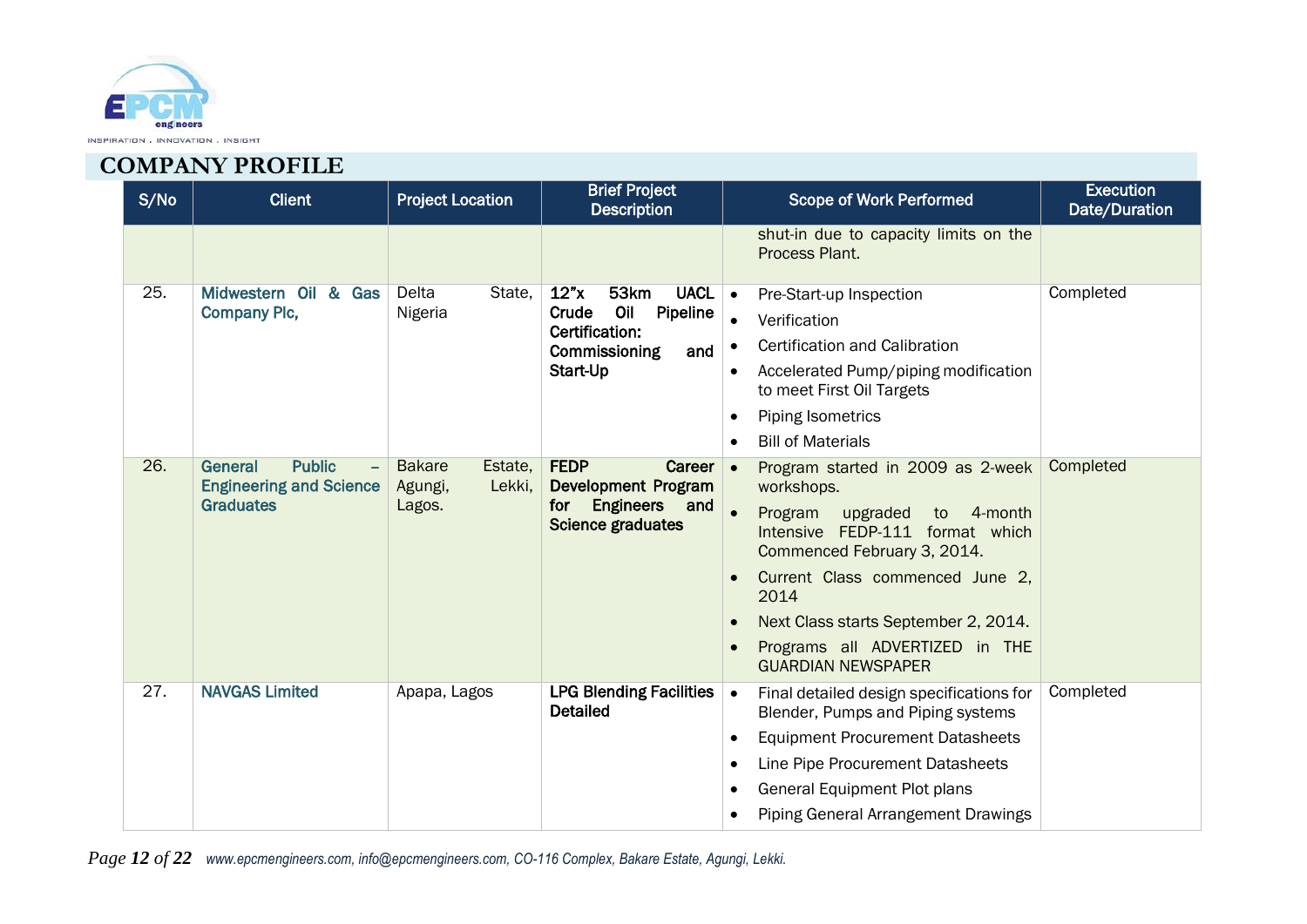

| S/No | <b>Client</b>                                                                   | <b>Project Location</b>        | <b>Brief Project</b><br><b>Description</b>                                             | <b>Scope of Work Performed</b>                                                                                                                                                                                                                                                                                                         | <b>Execution</b><br>Date/Duration |
|------|---------------------------------------------------------------------------------|--------------------------------|----------------------------------------------------------------------------------------|----------------------------------------------------------------------------------------------------------------------------------------------------------------------------------------------------------------------------------------------------------------------------------------------------------------------------------------|-----------------------------------|
|      |                                                                                 |                                |                                                                                        | <b>Piping Isometrics</b><br>$\bullet$<br>Mechanical,<br>Process,<br>Electrical,<br>$\bullet$<br>Safety, Civil/Structural Deliverables.                                                                                                                                                                                                 |                                   |
| 28.  | <b>NAVGAS Limited</b>                                                           | Apapa, Lagos                   | <b>LPG Blending Facilities</b><br><b>FEED</b>                                          | <b>Concept selection studies</b><br>$\bullet$<br>Equipment sizing and selection<br>$\bullet$<br><b>Process Piping Design</b><br>$\bullet$<br><b>Materials Selection</b><br>$\bullet$<br><b>Pump Sizing and Selection</b><br>$\bullet$<br>Mechanical,<br>Process,<br>Electrical,<br>$\bullet$<br>Safety, Civil/Structural Deliverables. | Completed                         |
| 29.  | <b>Oando</b><br>Reservoir<br>And<br><b>Production</b><br>Services/Network E & P | Akwa-Ibom,<br>Eket,<br>Nigeria | FEED & FEED Update, $\bullet$<br>EPF/Central Crude Oil<br><b>Processing Facilities</b> | Flow lines Design<br>$\bullet$<br>Pipeline Design<br><b>Geotechnical Surveys</b><br>$\bullet$<br>Heavy Oil and Light Oil Blending<br>Surface Production, Storage<br>and<br><b>Export Facilities</b><br>Produced Water System packages<br>Mechanical,<br>Electrical,<br>Process,<br>Civil/Structural<br>Engineering<br>deliverables.    | Completed                         |
| 30.  | <b>OCEAN</b><br><b>PAN</b><br>Oil<br>Corporation                                |                                | <b>Flare</b><br>Thermal $\bullet$<br><b>Radiation Analysis.</b>                        | Flare back-pressure analysis<br><b>Flare Thermal Radiation analysis</b><br>Thermal radiation plots<br><b>HAZID</b>                                                                                                                                                                                                                     | Completed                         |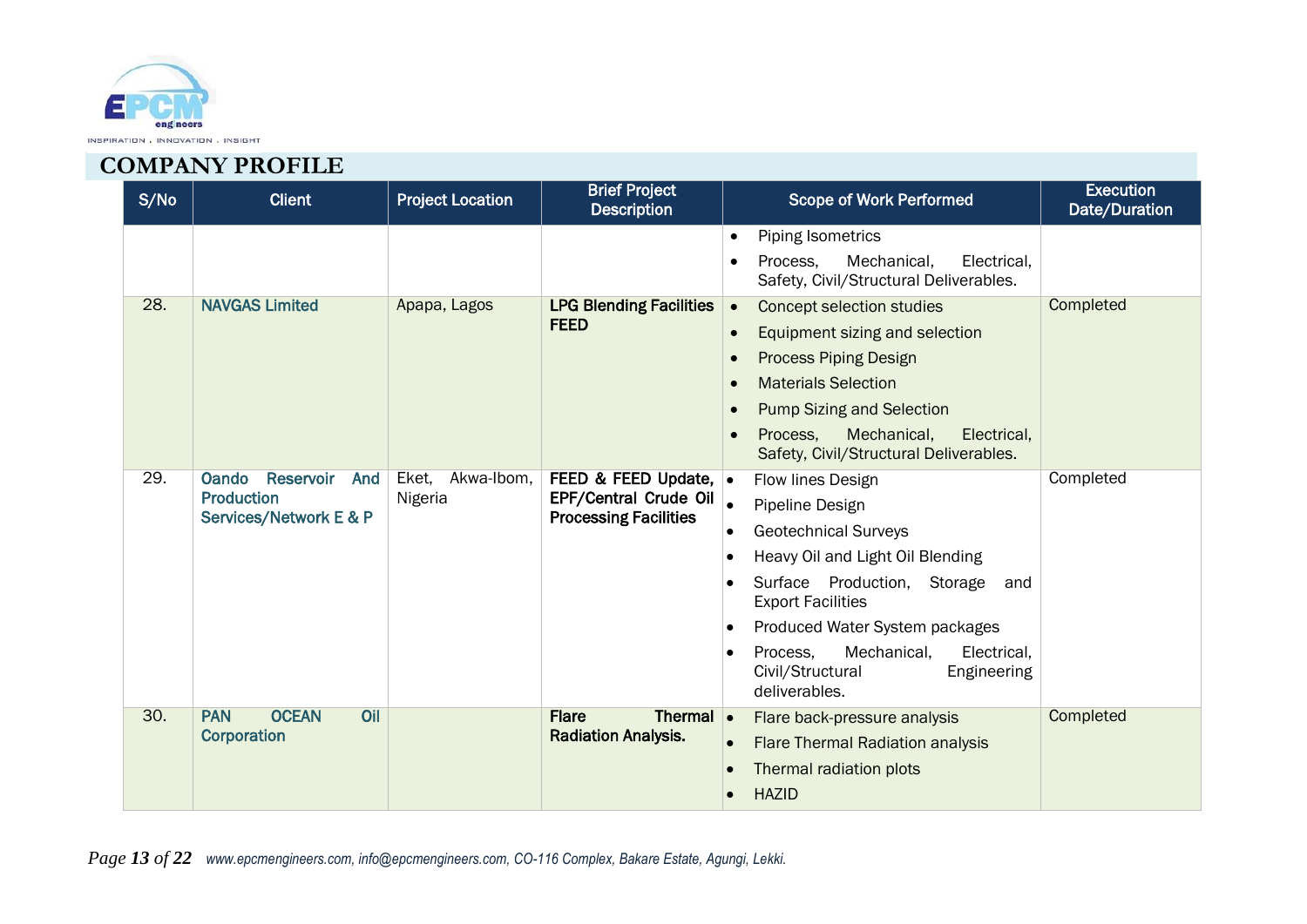

| S/No | <b>Client</b>           | <b>Project Location</b> | <b>Brief Project</b><br><b>Description</b>                                                                                                                  | Scope of Work Performed                                                                                                                             | <b>Execution</b><br>Date/Duration |
|------|-------------------------|-------------------------|-------------------------------------------------------------------------------------------------------------------------------------------------------------|-----------------------------------------------------------------------------------------------------------------------------------------------------|-----------------------------------|
|      |                         |                         |                                                                                                                                                             | <b>Quantitative Risk Analysis</b>                                                                                                                   |                                   |
| 31.  | <b>OANDO PIC</b>        |                         | Concept Development .<br>Studies for OANDO's<br>Akepo Offshore and<br>Crude<br>Onshore<br>Oil<br><b>Production Facilities.</b>                              | <b>Concept Development and FEED</b><br><b>Pre-Construction Risk Analysis</b>                                                                        | Completed                         |
| 32.  | <b>OANDO PIC</b>        |                         | HAZOP Studies and .<br><b>Risk</b><br><b>Assessment</b><br>workshop for Detailed<br>Design<br>of Akepo<br><b>Wellhead and Pipeline</b><br><b>Facilities</b> | <b>HAZOP &amp; RA Report</b><br><b>Action Tracking Register</b><br><b>Risk Bubble Plots</b>                                                         | Completed                         |
| 33.  | <b>ENERGIA/OANDO JV</b> |                         | <b>Technical</b><br>and<br>Feasibility<br>Economic<br><b>Study for Road Tanker</b><br>Crude Oil Sales.                                                      | <b>Feasibility Study Reports</b><br>$\bullet$<br><b>Trucking Procedure Manuals</b>                                                                  | Completed                         |
| 34.  | <b>ENERGIA/OANDO JV</b> |                         | <b>HAZOP</b><br><b>Study</b><br>facilitation<br>for<br>JV<br><b>OANDO/ENERGIA</b><br><b>NGL Gas Processing</b><br>plant                                     | Data gathering/Document Collation<br>(PFD, P&IDs, Cause and Effect Matrix)<br><b>Study Workshop Facilitation</b><br><b>Issue Final Study Report</b> | Completed                         |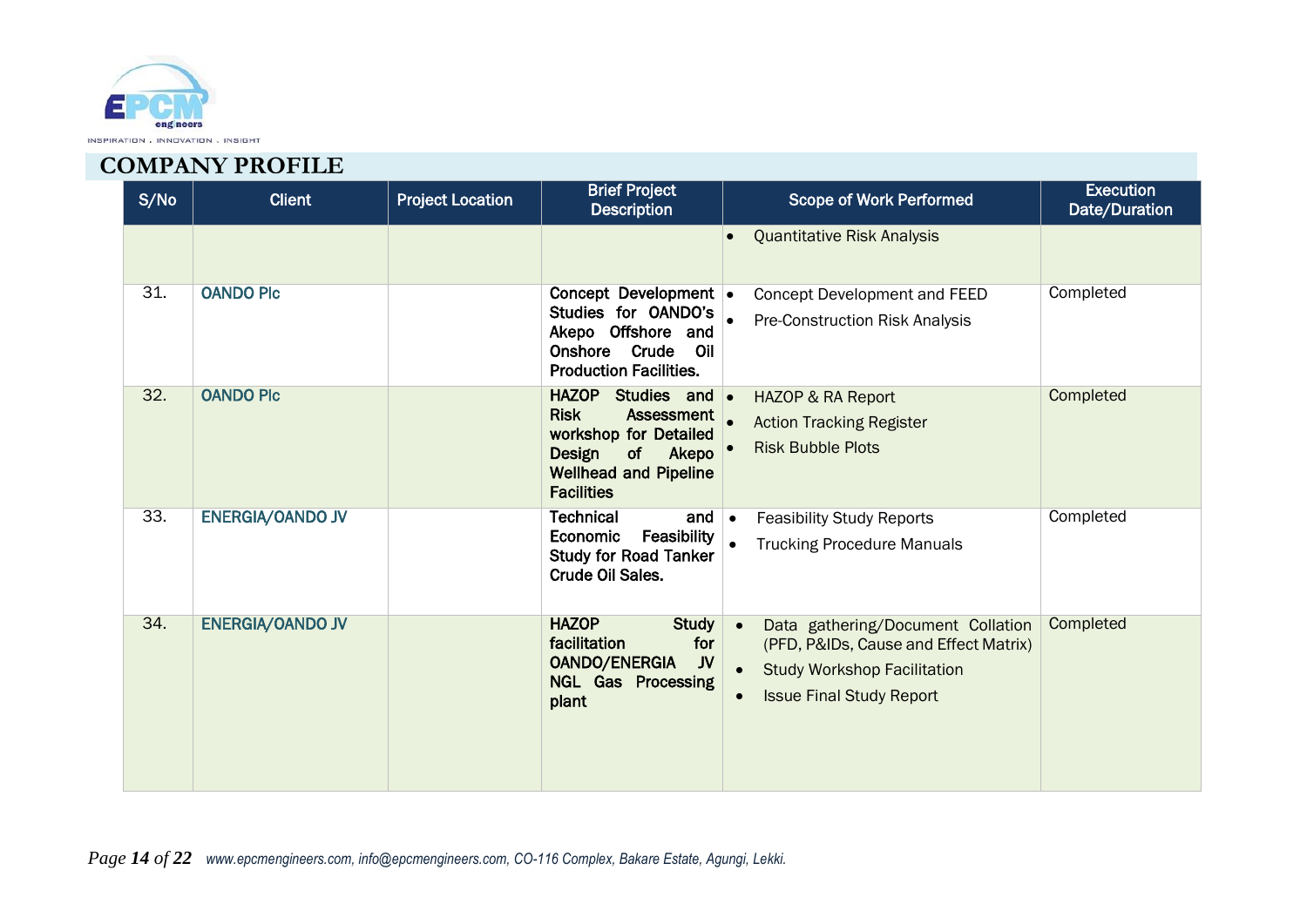

| S/No | <b>Client</b>                                                        | <b>Project Location</b>                        | <b>Brief Project</b><br><b>Description</b>                                                                                                                               | <b>Execution</b><br><b>Scope of Work Performed</b><br>Date/Duration                                                                                                                                                 |
|------|----------------------------------------------------------------------|------------------------------------------------|--------------------------------------------------------------------------------------------------------------------------------------------------------------------------|---------------------------------------------------------------------------------------------------------------------------------------------------------------------------------------------------------------------|
| 35.  | Horizon<br><b>Gas</b><br><b>East</b><br><b>Company (EHGC)</b>        | Calabar,<br><b>Cross</b><br><b>River State</b> | Design, Procurement .<br>and Construction of<br>Access Platforms for<br><b>EHGC PRMS Facilities</b><br>City Gate and<br>at<br><b>UNICEM locations</b>                    | Completed<br>Design<br>Procurement<br>Construction/Commissioning                                                                                                                                                    |
| 36.  | <b>Horizon</b><br><b>East</b><br><b>Gas</b><br><b>Company (EHGC)</b> | Calabar,<br><b>Cross</b><br><b>River State</b> | Design, Procurement .<br>and Construction of 2 x<br>44000<br><b>Firewater</b><br><b>Storage Tank for EHGC</b><br><b>City</b><br>Gate<br><b>PRMS</b><br><b>Facilities</b> | Completed<br>Design<br>Procurement<br>Construction<br>Commissioning<br>$\bullet$                                                                                                                                    |
| 37.  | Horizon<br><b>East</b><br>Gas<br><b>Company (EHGC)</b>               | Calabar,<br>Cross<br><b>River State</b>        | Design, Construction<br>and Installation works<br>on 2 x 100% Capacity<br>Weishaupt/Vitoplex<br>200<br><b>Boiler/Burner</b><br>units                                     | Completed<br><b>Installation Design</b><br>$\bullet$<br>Start-Up/Operations Procedures and<br>manuals<br>Troubleshooting<br>Commissioning                                                                           |
| 38.  | <b>Horizon</b><br><b>East</b><br><b>Gas</b><br><b>Company (EHGC)</b> | Calabar,<br><b>Cross</b><br><b>River State</b> | <b>Fire Consequence and</b><br><b>Studies</b><br>for<br><b>ORA</b><br><b>OANDO/EHGC PRMS</b><br><b>Facilities in Cross River</b><br><b>State</b>                         | Completed<br>Fire Protection System guidelines<br><b>Phased Installation Plan</b>                                                                                                                                   |
| 39.  | Horizon<br>East<br>Gas<br><b>Company (EHGC)</b>                      | Calabar,<br>Cross<br><b>River State</b>        | <b>Pre-Commissioning</b><br>and<br>Commissioning<br>Engineering<br>Consultants for 18" x<br>128Km EHGC Natural<br><b>Gas Pipeline Facilities</b>                         | Completed<br>Pre-Commissioning<br>Punch<br>list<br>$\bullet$<br>development and stewardship to<br>closure<br><b>Commissioning Procedure Manuals</b><br>Nitrogen Purging Procedures<br>Start-Up Procedures and Plans |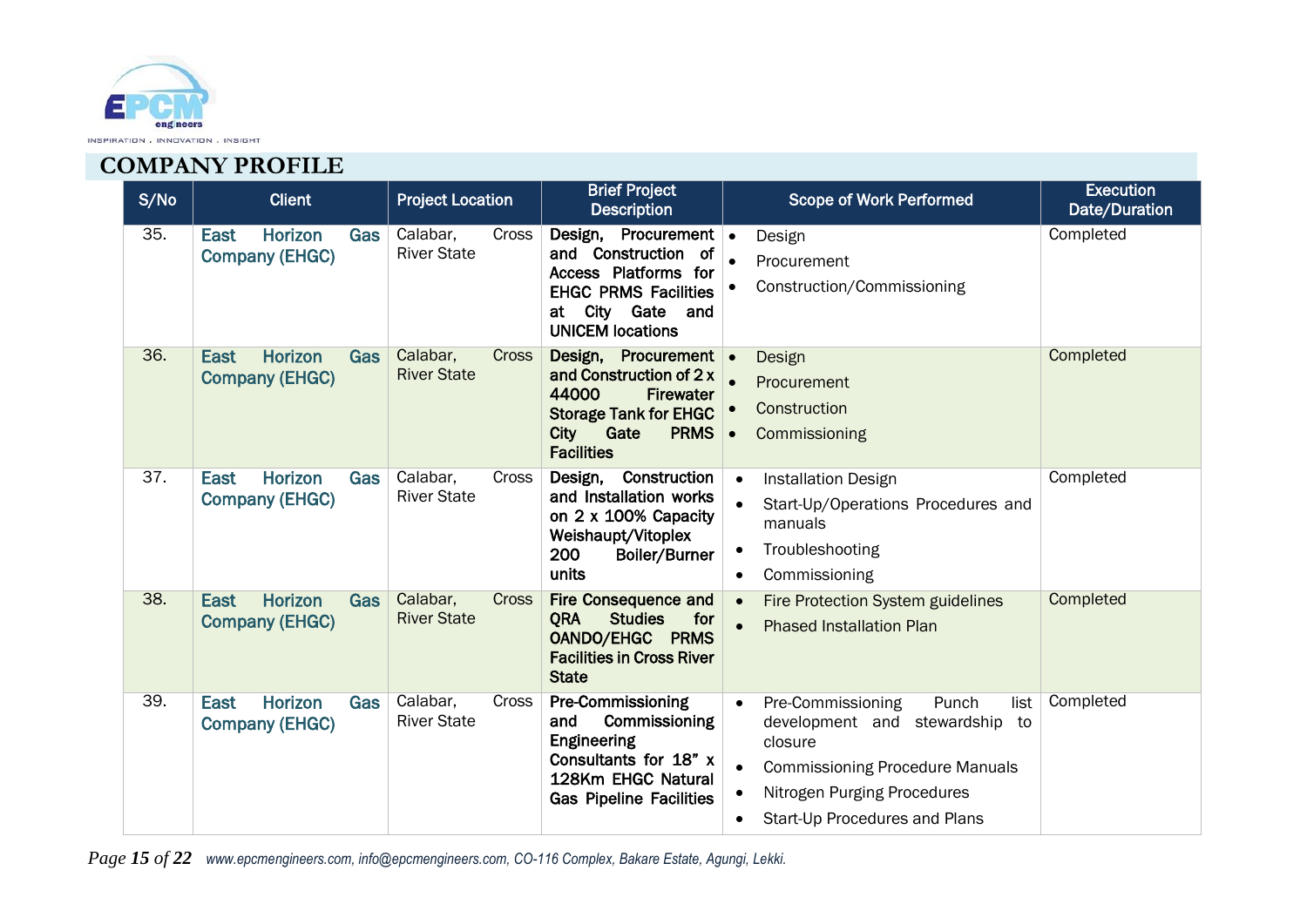

| S/No | <b>Client</b>           | <b>Project Location</b> | <b>Brief Project</b><br><b>Description</b>            | <b>Execution</b><br><b>Scope of Work Performed</b><br>Date/Duration                                  |
|------|-------------------------|-------------------------|-------------------------------------------------------|------------------------------------------------------------------------------------------------------|
|      |                         |                         | from Akwa Ibom to<br><b>Cross River State</b>         | Fire And Gas Protection System<br>design, execution and Operating<br>Manual                          |
|      |                         |                         |                                                       | <b>Isolation Procedures</b>                                                                          |
|      |                         |                         |                                                       | Blow-down Philosophy/Procedures                                                                      |
|      |                         |                         |                                                       | <b>Vent Dispersion Studies</b>                                                                       |
|      |                         |                         |                                                       | <b>Boiler Commissioning Procedures</b>                                                               |
|      |                         |                         |                                                       | 200 Boiler<br>Vitoplex<br>Operating<br>Procedures and Manuals                                        |
| 40.  | <b>ENERGIA/OANDO JV</b> |                         | Design of 6" Crude<br><b>Delivery Pipeline</b>        | Completed<br>Detailed Process, Mechanical, E & I<br><b>Design and Specifications</b>                 |
|      |                         |                         |                                                       | <b>Procurement Datasheets</b>                                                                        |
|      |                         |                         |                                                       | IFC documents/drawings                                                                               |
| 41.  | <b>ENERGIA/OANDO JV</b> |                         | Early<br>Production<br><b>Facility Concept Risk</b>   | Completed<br>Data gathering/Document Collation<br>(PFD, P&IDs, Cause and Effect Matrix)              |
|      |                         |                         | Assessment.                                           | <b>Consequence Modelling Analysis</b>                                                                |
|      |                         |                         |                                                       | <b>Risk Assessment Workshop</b>                                                                      |
|      |                         |                         |                                                       | Issue Final Study Report (Risk<br>Report<br>assessment<br>and<br>Action<br><b>Tracking Register)</b> |
| 42.  | <b>ENERGIA/OANDO JV</b> |                         | <b>OANDO/ENERGIA EPF</b><br><b>Detailed</b><br>Design | Completed<br>Data gathering/Document Collation<br>(PFD, P&IDs, Cause and Effect Matrix)              |
|      |                         |                         | <b>HAZOP Study</b>                                    | <b>Study Workshop Facilitation</b><br>$\bullet$                                                      |
|      |                         |                         |                                                       | <b>Issue Final Study Report</b>                                                                      |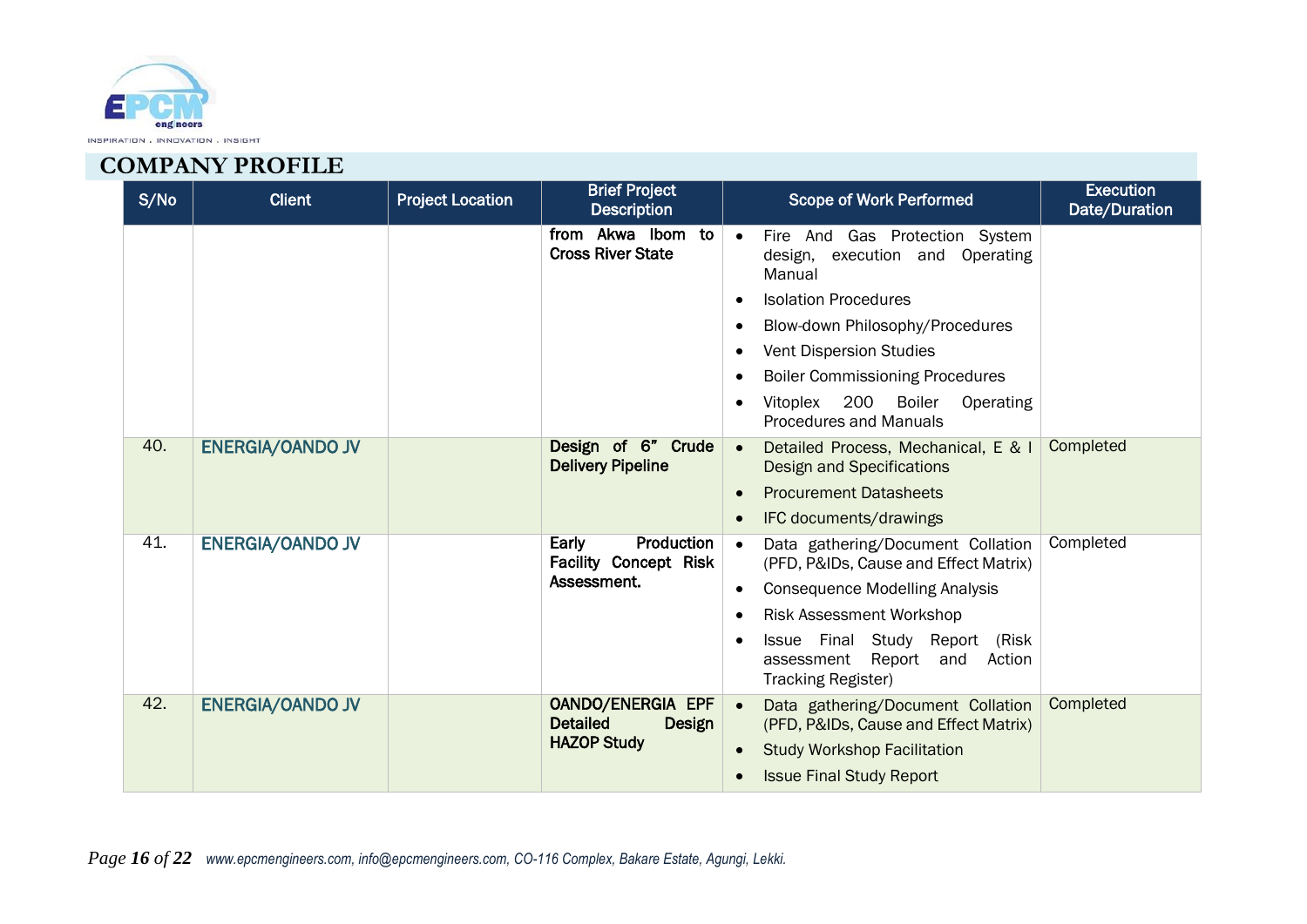

| S/No | <b>Client</b>           | <b>Project Location</b>                                     | <b>Brief Project</b><br><b>Description</b>                                        | <b>Execution</b><br><b>Scope of Work Performed</b><br>Date/Duration           |
|------|-------------------------|-------------------------------------------------------------|-----------------------------------------------------------------------------------|-------------------------------------------------------------------------------|
| 43.  | <b>ENERGIA/OANDO JV</b> | Kwale, Delta State                                          | 2 x 10, 000 Barrels<br>Crude Storage Tank                                         | Completed<br>Civil/Structural<br>design<br>and<br>$\bullet$<br>specifications |
|      |                         |                                                             | FEED,<br><b>Detailed</b><br>Engineering<br>Design<br>Project<br>and<br>Management | Mechanical design and specifications<br>in line with API RP 650               |
|      |                         |                                                             |                                                                                   | Process design and specifications                                             |
|      |                         | E & I design and Specifications                             |                                                                                   |                                                                               |
|      |                         |                                                             |                                                                                   | <b>Cathodic Protection System</b>                                             |
|      |                         |                                                             | Crude oil Inter-Tank Transfer and<br>Export pumps                                 |                                                                               |
|      |                         |                                                             |                                                                                   | <b>Tank Operating System Manuals</b>                                          |
|      |                         | Start-Up<br>and<br>Commissioning<br>$\bullet$<br>Procedures |                                                                                   |                                                                               |
|      |                         |                                                             |                                                                                   | Facility<br>Interconnection/Procedure<br><b>Manuals</b>                       |
|      |                         |                                                             |                                                                                   | Construction Project Management<br>and Execution Procedures & Manuals         |
| 44.  | <b>ENERGIA/OANDO JV</b> |                                                             | <b>FEED</b><br>and<br><b>Detailed</b>                                             | Completed<br><b>Flow-station Perimeter Fence</b><br>$\bullet$                 |
|      |                         |                                                             | design                                                                            | Procurement and Installation of Mini<br>Separator                             |
|      |                         |                                                             |                                                                                   | Design & Const of 4" In-let manifold to<br>accommodate well 4 & 5             |
|      |                         |                                                             |                                                                                   | Design & Const of 2 x 4" x 400m Flow<br>line from well 4 to Inlet manifold    |
|      |                         |                                                             |                                                                                   | Design Fabrication/Installation of a<br>gas scrubber.                         |
|      |                         |                                                             |                                                                                   | Design and Construction of MCC                                                |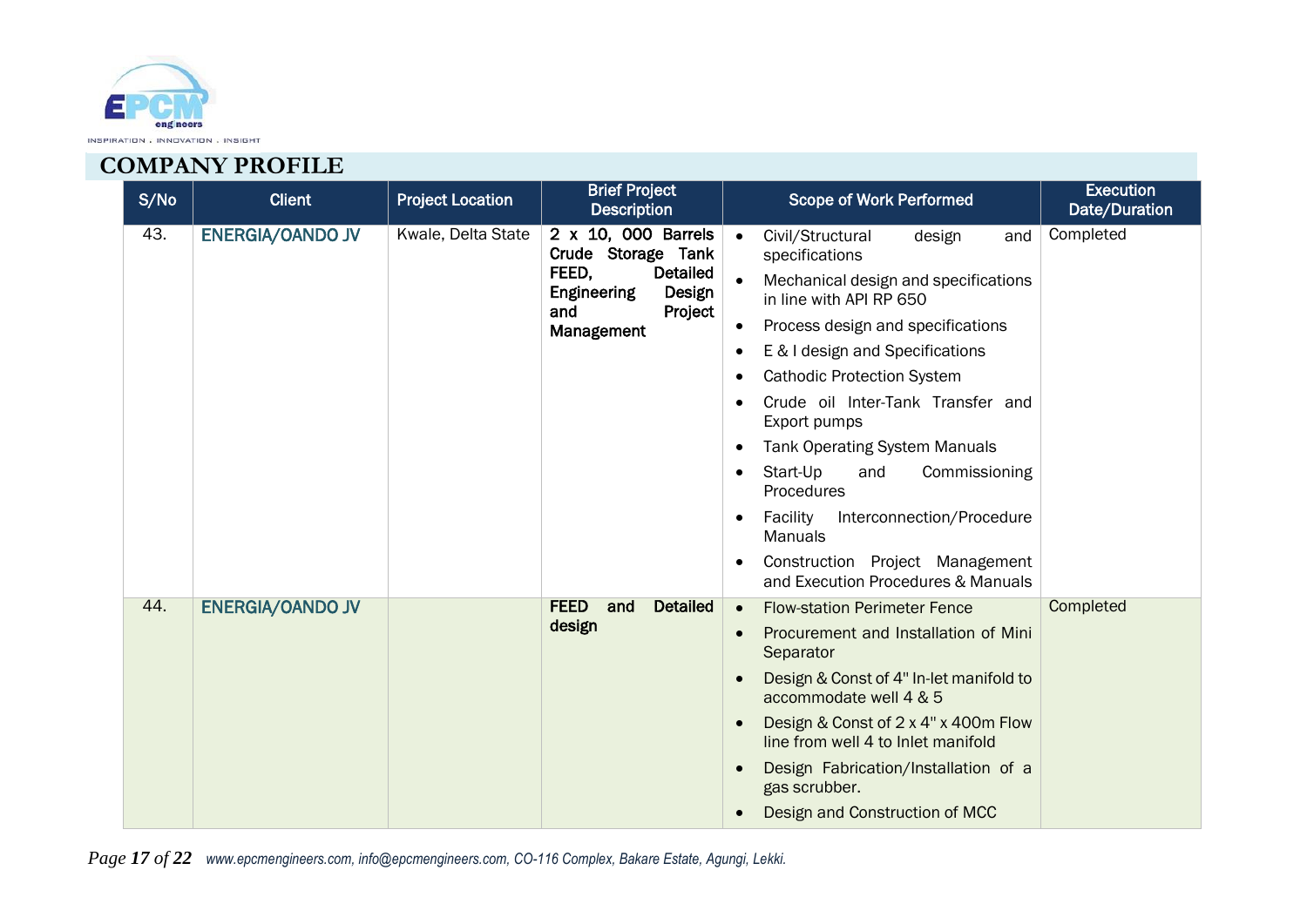

| S/No | <b>Client</b>           | <b>Project Location</b> | <b>Brief Project</b><br><b>Description</b>                                                                             | <b>Scope of Work Performed</b>                                                                                                                                                                                                                                                                                  | <b>Execution</b><br>Date/Duration |
|------|-------------------------|-------------------------|------------------------------------------------------------------------------------------------------------------------|-----------------------------------------------------------------------------------------------------------------------------------------------------------------------------------------------------------------------------------------------------------------------------------------------------------------|-----------------------------------|
|      |                         |                         |                                                                                                                        | Design of Mini Warehouse for the<br>flow-station.<br>Design and Construction of Produced<br>water Treatment Facility<br>Procurement and installation<br>of<br>500KVA Transformer.<br>Procurement and Installation<br>of<br>500KVA gas fired generators<br>Design of gas metering system at the<br>flowstation   |                                   |
| 45.  | <b>ENERGIA/OANDO JV</b> |                         | <b>Detailed</b><br>Design<br>of<br>Water<br>Produced<br>System                                                         | Civil, Mechanical, Process, E & I<br>$\bullet$<br>Design specifications<br><b>Equipment Datasheets</b><br>$\bullet$<br><b>Demolition Plan</b><br><b>Construction Procedures</b><br><b>Operating Procedures</b><br>Maintenance Procedures/Plan<br><b>Bill of Materials</b><br>Cost Estimates/Budget<br>$\bullet$ | Completed                         |
| 46.  | <b>ENERGIA/OANDO JV</b> |                         | design<br><b>Detailed</b><br>of<br>Energia's<br><b>New</b><br>Administration<br>and<br>Accommodation<br><b>Complex</b> | <b>Civil Design specifications</b><br>$\bullet$<br><b>Demolition Plan</b><br>$\bullet$<br><b>Construction Procedures</b><br><b>Bill of Materials</b><br>$\bullet$<br><b>Cost Estimates/Budget</b>                                                                                                               | Completed                         |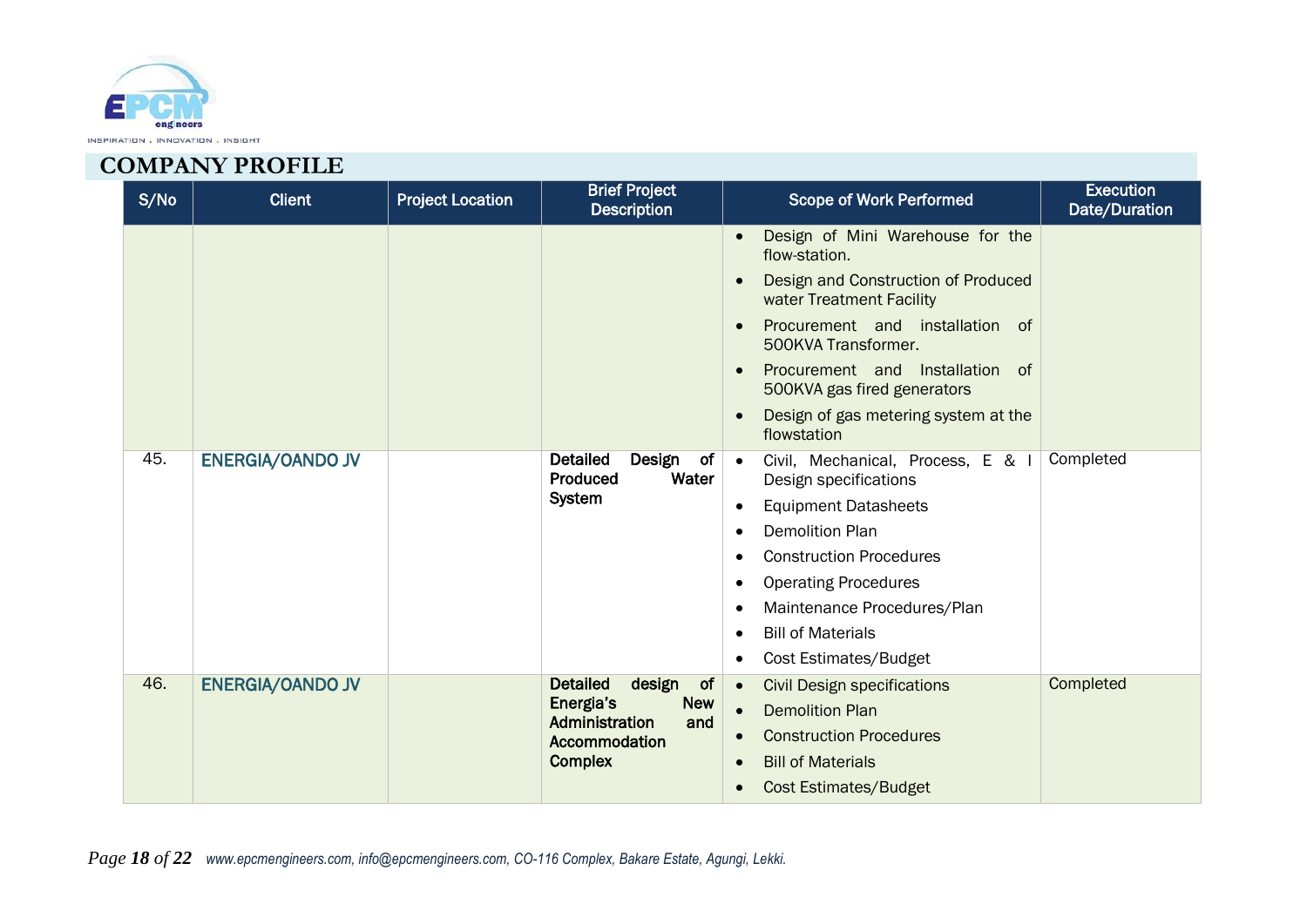

| S/No | <b>Client</b>                                           | <b>Project Location</b> | <b>Brief Project</b><br><b>Description</b>                                                              | <b>Scope of Work Performed</b>                                                                                                                                                                                                                           | <b>Execution</b><br>Date/Duration |
|------|---------------------------------------------------------|-------------------------|---------------------------------------------------------------------------------------------------------|----------------------------------------------------------------------------------------------------------------------------------------------------------------------------------------------------------------------------------------------------------|-----------------------------------|
| 47.  | <b>ENERGIA/OANDO JV</b>                                 |                         | Development<br>of<br>As-<br>Energia Facility<br>Built 2D/3D Layout<br>drawings & Operations<br>Data     | Site Inspection / Visitation<br>$\bullet$<br>Facility Survey/Data gathering<br><b>Review Construction MOC</b><br>Develop 2D/3D Layout Drawing<br>$\bullet$                                                                                               | Completed                         |
| 48.  | <b>ENERGIA/OANDO JV</b>                                 |                         | <b>Flowstation</b><br>Energia<br>Capacity<br><b>Process</b><br><b>Upgrade</b><br>to<br>10,000BOPD.      | $\alpha$<br>Separator<br>design<br>Test<br><b>Specifications</b><br>HP Separator Control System upgrade<br>LP Separator Control System upgrade<br>Flare System Capacity upgrade<br>Setting Tank/Surge vessel upgrade<br>Process Piping upgrade re-design | Completed                         |
| 49.  | <b>PAN</b><br><b>OCEAN</b><br>OIL<br><b>CORPORATION</b> |                         | <b>MMSCFD</b><br>200<br>Gas<br>facility<br>processing<br><b>Front End Engineering</b><br>design (FEED). | <b>Concept Development</b><br>Front End Engineering Design<br><b>ITT Package</b>                                                                                                                                                                         | Completed                         |
| 50.  | OIL<br><b>PAN</b><br><b>OCEAN</b><br><b>CORPORATION</b> |                         | <b>Mini</b><br><b>LPG</b><br>Plant<br>Facilities Design and<br>Evacuation<br><b>Pipeline</b><br>(FEED)  | <b>Concept Development</b><br><b>Front End Engineering Design</b>                                                                                                                                                                                        | Completed                         |
| 51.  | OIL<br><b>PAN</b><br><b>OCEAN</b><br><b>CORPORATION</b> |                         | <b>Thermal</b><br><b>Flare</b><br>Study/Fire<br>Radiation<br><b>Consequence Analysis</b>                | Data gathering and gap analysis<br>Site Inspection<br><b>Study Workshop Facilitation</b><br><b>Issue Final Study Report</b>                                                                                                                              | Completed                         |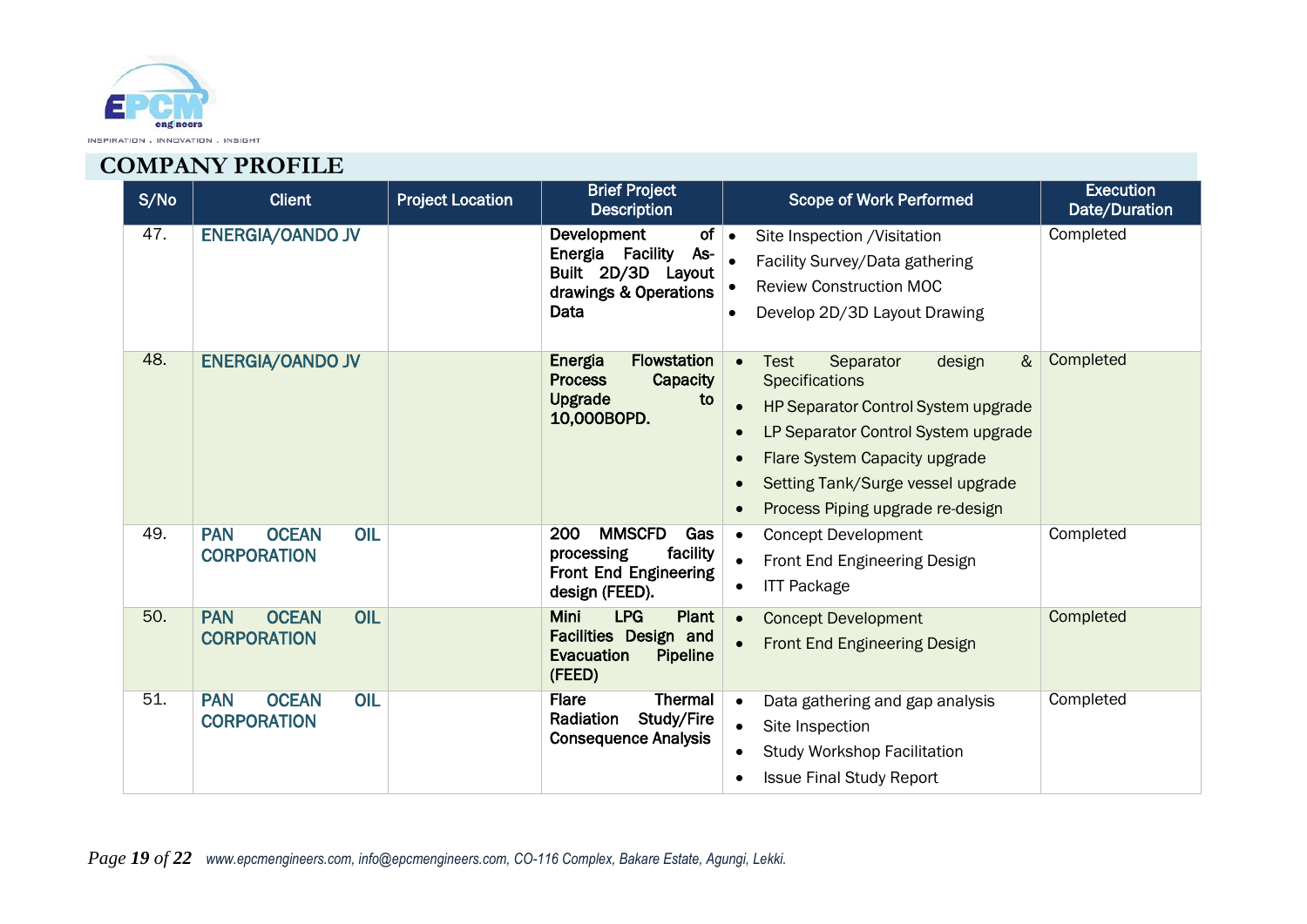

| S/No | <b>Client</b>                     | <b>Project Location</b> | <b>Brief Project</b><br><b>Description</b> | <b>Scope of Work Performed</b>                               | <b>Execution</b><br>Date/Duration |
|------|-----------------------------------|-------------------------|--------------------------------------------|--------------------------------------------------------------|-----------------------------------|
| 52.  | <b>OCEAN</b><br>OIL<br><b>PAN</b> |                         | <b>Gas Processing Plant</b>                | <b>Statement of Fitness</b><br>$\bullet$                     | Completed                         |
|      | <b>CORPORATION</b>                |                         | <b>HSE Case</b>                            | Review of Operating Philosophy and<br><b>Upgrades</b>        |                                   |
|      |                                   |                         |                                            | Development of Asset Integrity<br><b>Procedures</b>          |                                   |
|      |                                   |                         |                                            | Development<br><b>of</b><br>Operating/Maintenance Procedures |                                   |
|      |                                   |                         |                                            | Failure Modes and Effects Analysis<br>(FMEA) and Reporting   |                                   |
|      |                                   |                         |                                            | <b>Fire Consequence Analysis</b>                             |                                   |
|      |                                   |                         |                                            | <b>Risk Assessments and Report</b>                           |                                   |
|      |                                   |                         |                                            | <b>HSE Case structure Development</b>                        |                                   |
|      |                                   |                         |                                            | <b>HSE/Safety Management System</b>                          |                                   |
|      |                                   |                         |                                            | Hazard/Risk Register Development                             |                                   |
| 53.  | <b>OCEAN</b><br>OIL<br><b>PAN</b> |                         | <b>Production Flowstation</b>              | <b>Statement of Fitness</b><br>$\bullet$                     | Completed                         |
|      | <b>CORPORATION</b>                |                         | <b>HSE Case</b>                            | Review of Operating Philosophy and<br>Upgrades               |                                   |
|      |                                   |                         |                                            | Development of Asset Integrity<br>Procedures                 |                                   |
|      |                                   |                         |                                            | Development<br>0f<br>Operating/Maintenance Procedures        |                                   |
|      |                                   |                         |                                            | Failure Modes and Effects Analysis<br>(FMEA) and Reporting   |                                   |
|      |                                   |                         |                                            | <b>Fire Consequence Analysis</b>                             |                                   |
|      |                                   |                         |                                            | Risk Assessments and Report                                  |                                   |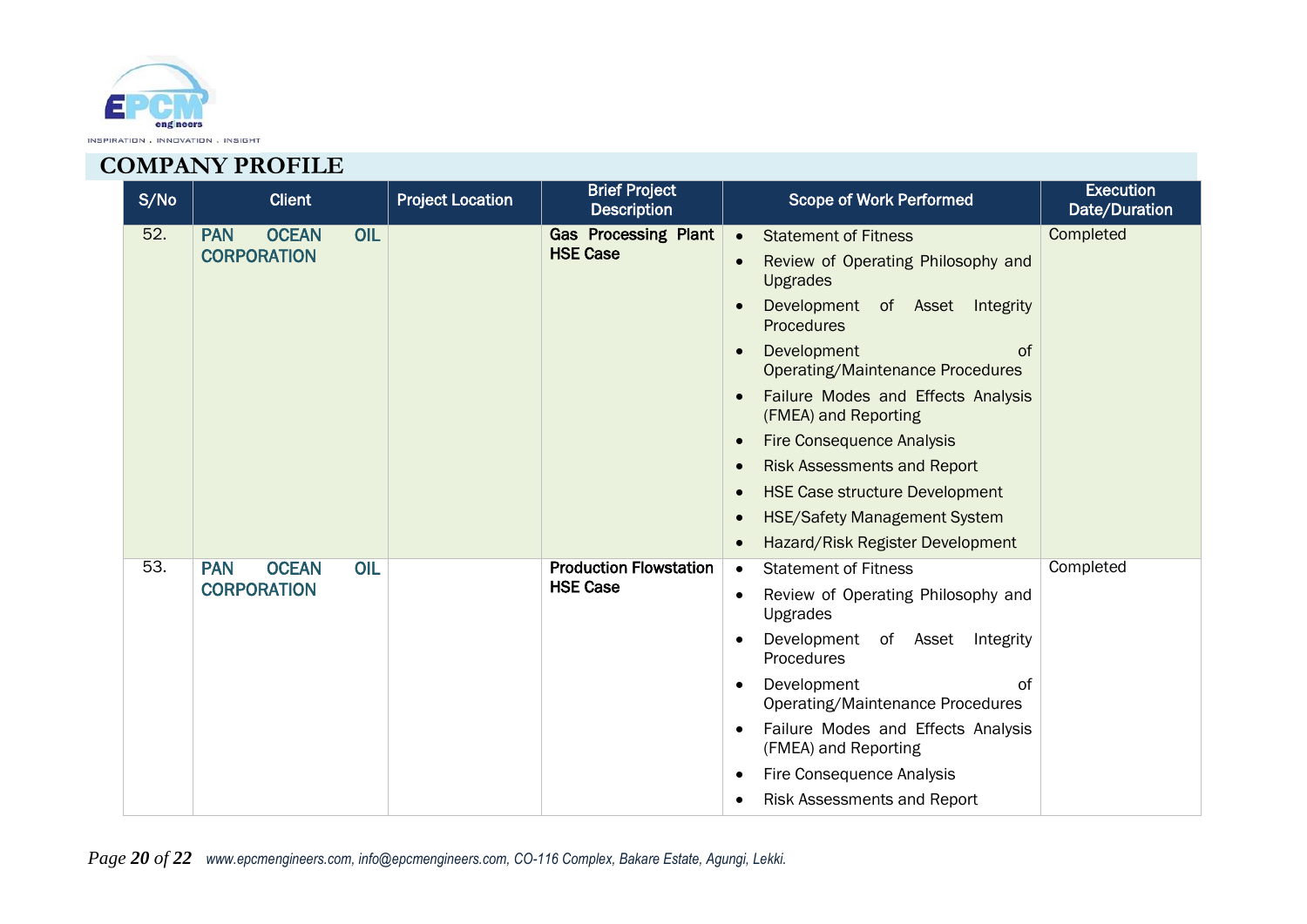

| S/No | <b>Client</b>                                           | <b>Project Location</b>            | <b>Brief Project</b><br><b>Description</b>                                                                                                                                              | <b>Scope of Work Performed</b>                                                                                                                                                                                                                                                                                            | <b>Execution</b><br>Date/Duration |
|------|---------------------------------------------------------|------------------------------------|-----------------------------------------------------------------------------------------------------------------------------------------------------------------------------------------|---------------------------------------------------------------------------------------------------------------------------------------------------------------------------------------------------------------------------------------------------------------------------------------------------------------------------|-----------------------------------|
|      |                                                         |                                    |                                                                                                                                                                                         | <b>HSE Case structure Development</b><br><b>HSE/Safety Management System</b><br>Hazard/Risk Register Development                                                                                                                                                                                                          |                                   |
| 54.  | OIL<br><b>PAN</b><br><b>OCEAN</b><br><b>CORPORATION</b> |                                    | <b>Safety</b><br><b>Conducted</b><br>(SIL)<br>Integrity Level<br>Assessment for PAN<br><b>OCEAN</b><br>65<br><b>CORPORATION'S</b><br><b>MMSCFD</b><br>Gas<br><b>Processing Plant</b>    | Data gathering<br><b>Study Workshop Facilitation</b><br><b>Issue Final Study Report</b>                                                                                                                                                                                                                                   | Completed                         |
| 55.  | <b>FRONTIER OIL LIMITED</b>                             | Uquo<br>Field<br>Production, Eket. | Early Production<br>$\overline{\mathbf{g}}$<br><b>Crude Trucking Sales</b><br>Planning,<br><b>Risk</b><br>Assessment<br>and<br>Journey Management<br>for Frontier Oil Limited<br>(FOL). | <b>Feasibility Study</b><br><b>Frequency Modelling</b><br>Consequence Modelling analysis<br><b>Risk Assessment</b><br><b>Issue final Report</b>                                                                                                                                                                           | Completed                         |
| 56.  | Frontier, Universal &<br><b>Network (FUN)</b>           | Eket, Akwa Ibom.                   | <b>FUN-MPN QIT-Facilities</b><br>Design, Construction<br><b>Project Management &amp;</b><br>Commissioning<br>Project.                                                                   | <b>Construction Contractor Bid Analysis</b><br>and Selection<br>Procurement RFQ Bid Analysis, MPN<br>Requirements<br>reconciliation/alignment, Contractor<br>Clarifications/response<br><b>MPN-FUN</b><br>Interface<br>Project<br>Management- 3 Months<br>Development of 36# Operations and<br><b>Maintenance Manuals</b> | Completed                         |